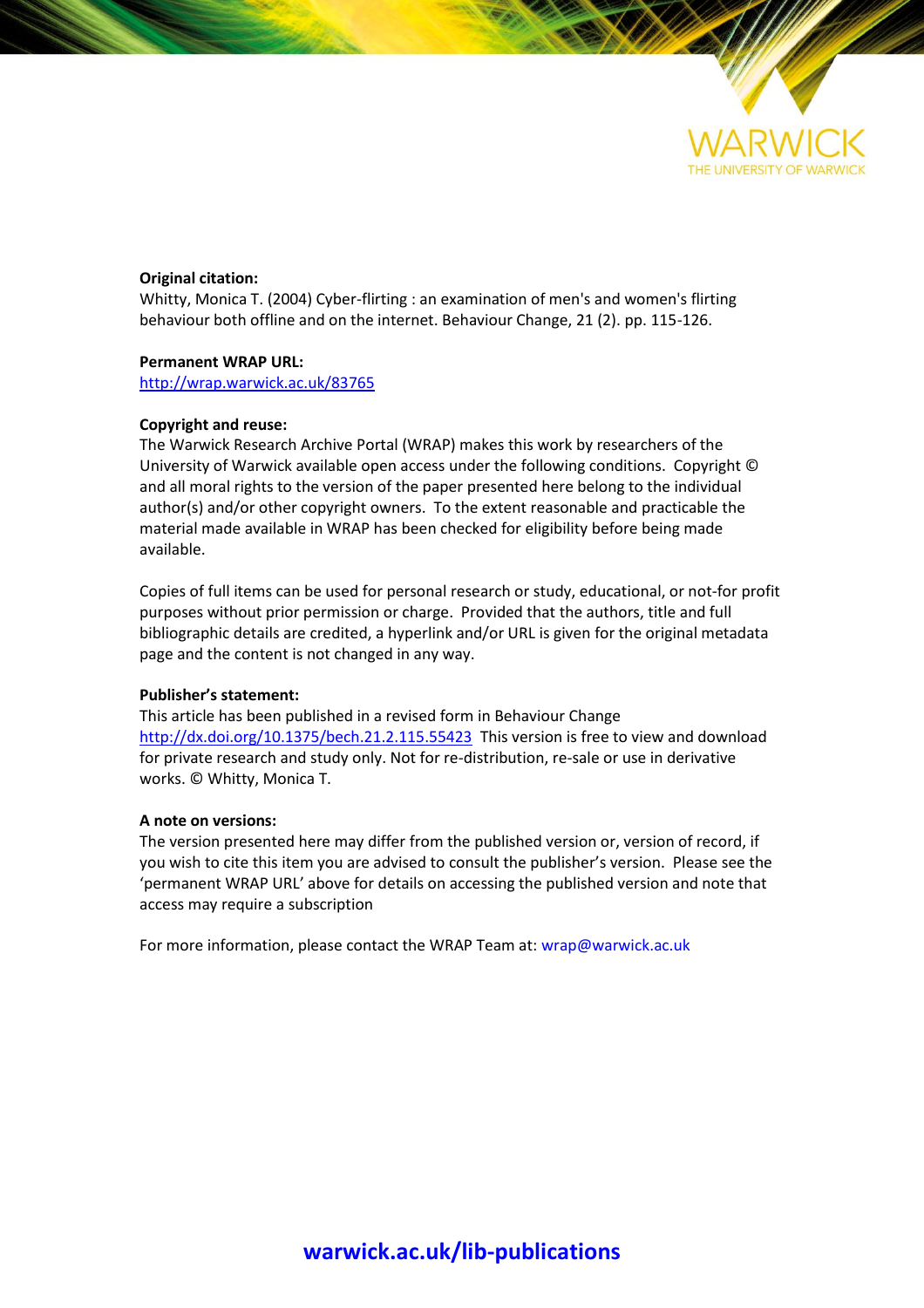Whitty, M.T. (2004). Cyber-flirting: An examination of men's and women's flirting behaviour both offline and on the Internet. *Behaviour Change, 21*(2), 115-126.

Running head: Cyber-Flirting

Cyber-flirting: An Examination of Men's and Women's Flirting Behaviour both Offline and on the Internet

*Dr. Monica T. Whitty*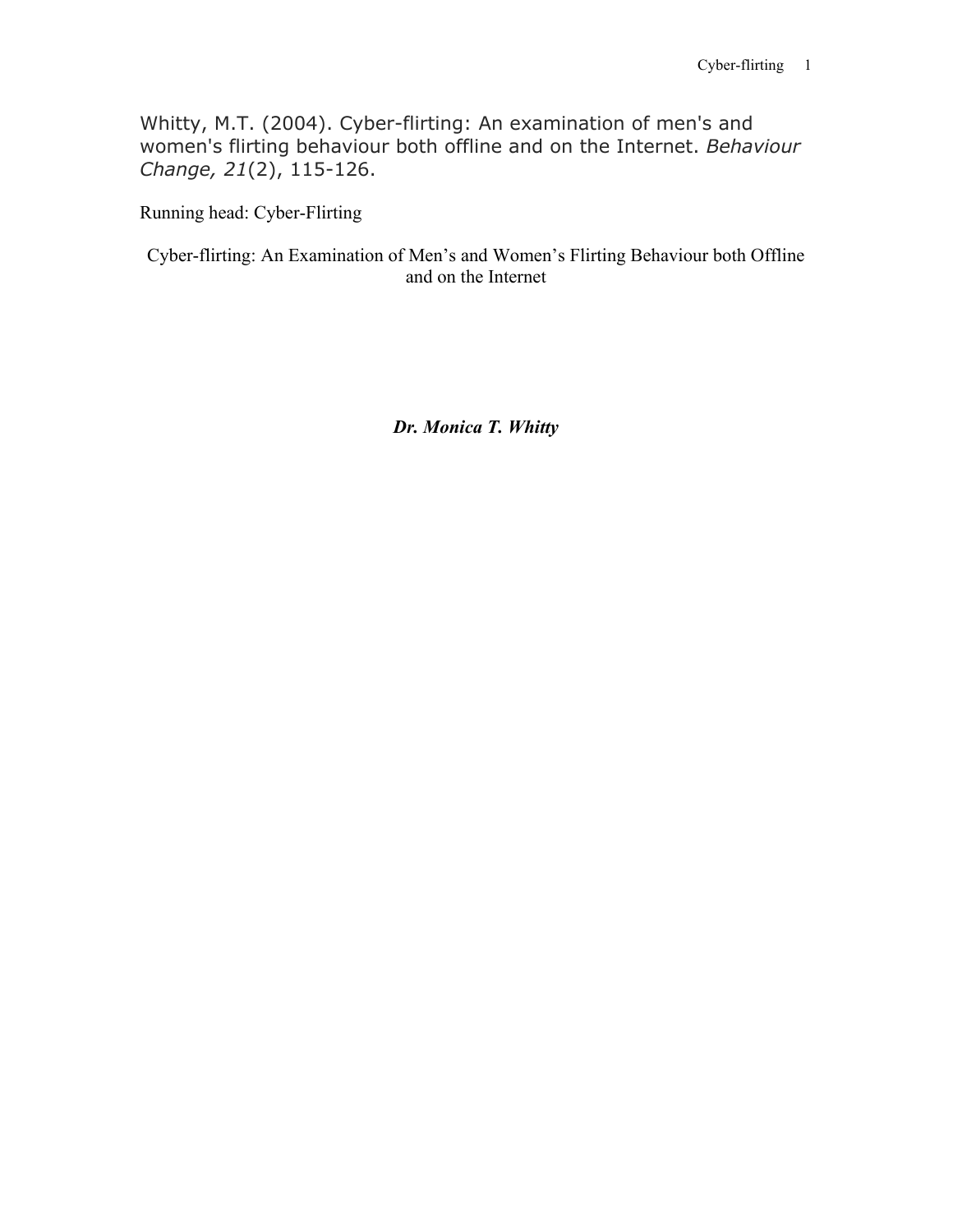### ABSTRACT

While flirting is a relatively under-researched area within psychology, we know even less about how people cyber-flirt. This paper explores how often individuals flirt offline compared to online. Moreover, it attempts to examine how men and women flirt within these different spaces. Five thousand, six hundred and ninety seven individuals, of which 3554 (62%) were women and 2143 (38%) were men, completed a survey about their flirting behaviour both in face-to-face interactions and in Chat Rooms. The first hypothesis, which stated that the body would be used to flirt with as frequently online as offline, was partly supported. However, it was found that individuals downplayed the importance of physical attractiveness online. Women flirted by displaying non-verbal signals (offline) or substitutes for non-verbal cues (online), to a greater extent than men. In Chat Rooms men were more likely than women to initiate contact. It was concluded that cyber-flirting is more than simply a meeting of minds and that future research needs to consider the role of the body in online interactions.

KEYWORDS: Cyber-flirting, flirting, Internet relationships, sex differences, attraction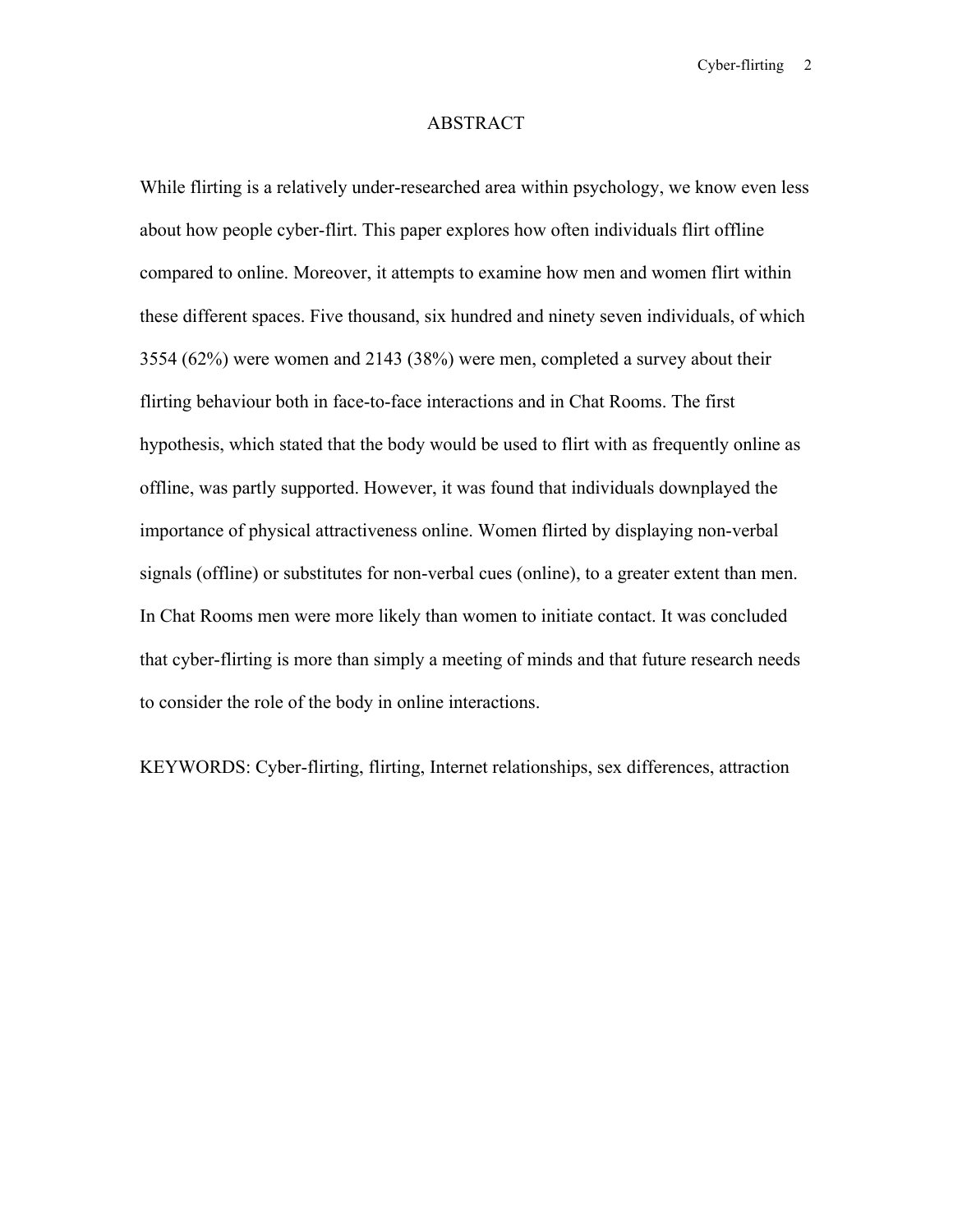# Cyber-flirting: An Examination of Men's and Women's Flirting Behaviour both Offline and on the Internet

*The distinctiveness of the flirt lies in the fact that she awakens delight and desire by means of unique antithesis and synthesis: through the alternation or simultaneity of accommodation and denial…*

*--* [Simmel, 1984, p. 134]

Given the burgeoning number of reports of relationships that initiate online (e.g., McCown, Fischer, Page, & Homant, 2001; Parks & Roberts, 1998; Whitty & Gavin, 2001) there is now an additional pressing need to understand exactly how these relationships begin. Some research has considered how romantic relationships progress online. For example, Whitty and Gavin (2001) contended that relationships often do not remain online but tend to progress from chat to email to phone to face-to-face. McKenna, Green and Gleason (2002) concluded from their research that the absence of gating features and the ability to self-disclose more in an anonymous environment were important reasons why relationships on the Internet develop quickly and are often close and intimate. However, while their research does in part support their claims, these researchers did not explore in detail the types of conversations that take place online. For instance, were some of these conversations about appearance? Whitty has argued that while physical bodies are not present online, the body still matters (Whitty, 2003, Whitty & Carr, 2003). For example, one can still flirt online by describing what one's body looks, feels, and smells like.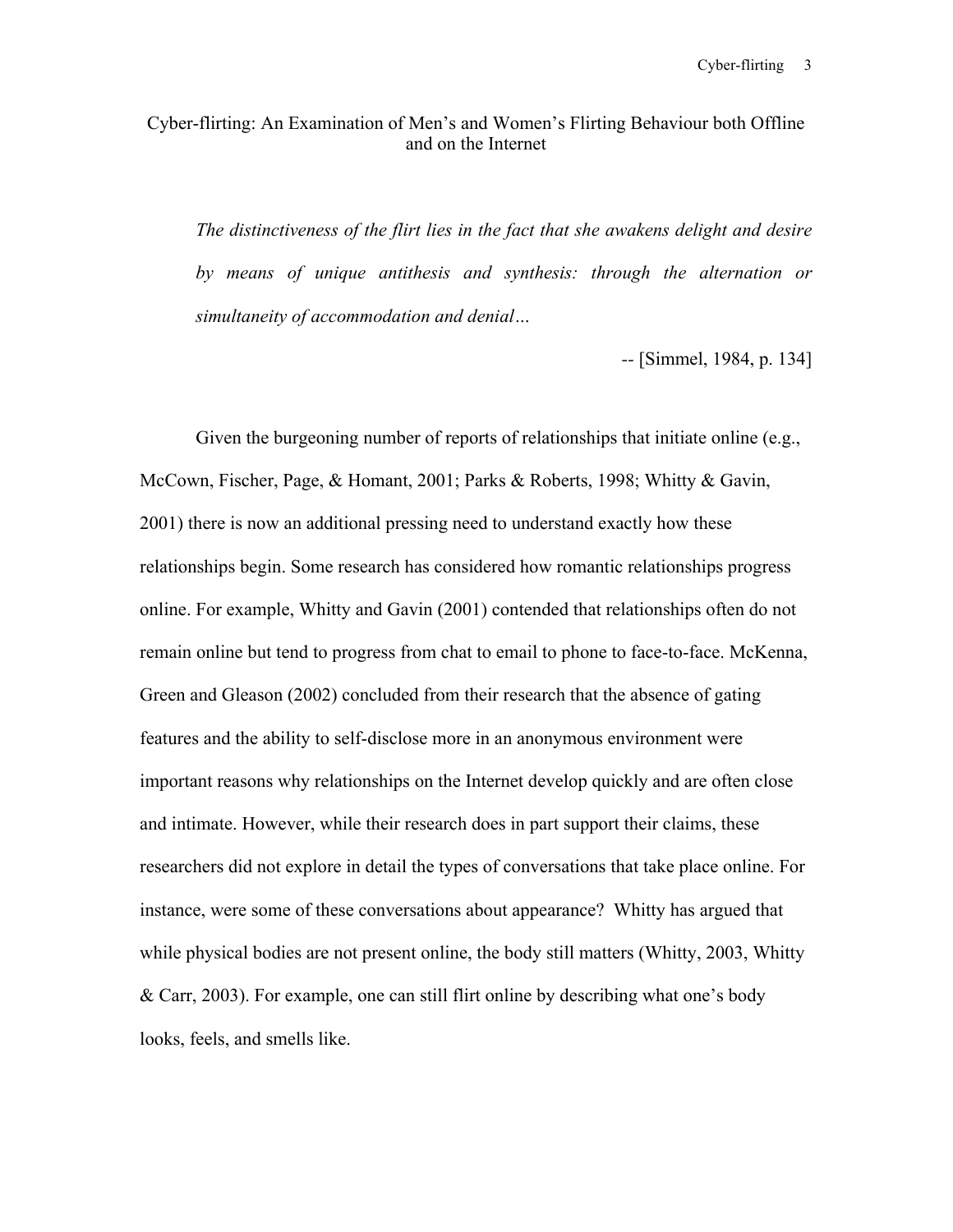Given the strong emphasis by theorists, such as McKenna et al. (2002), on the absence of the body online and the arguments made for attraction on the Internet to be as a result of a meeting of minds, one aim of this study was to examine whether the role of the body has been overlooked. Moreover, this study aimed to explore whether men and women flirt online in traditionally defined ways. While it is recognised here that there is a great range of flirting behaviours that social scientists ought to consider, this study limited its focus to the following flirtatious behaviours: non-verbal behaviours, such as smiling, eye gaze and touch, substitutes for non-verbal behaviours, such as emoticons (smiles, winks), acronyms (LOL – laugh out loud), descriptions of physical attractiveness, descriptions of socio-economic status, and initiating contact.

## Traditional flirting versus cyber-flirting

Previously, it has been argued that discussions around the absence of the body on the Internet are counter-productive, and instead social scientists need to shift their focus to how the body is portrayed online (Whitty, 2003; Whitty  $\&$  Carr, 2003). Givens (1978) believed that face-to-face flirting behaviour mostly consists of non-verbal signals, especially in the early stages of relationships. Unlike the spoken word, body language can signal attraction without being too obvious. This ambiguity protects people from any humiliation if the person to whom they are signalling attraction does not share these sentiments. Some basic codes that are important to consider in flirting include kinetics, oculesics, physical appearance, olfactics, vocalics, proxemics and haptics (defined below). Whilst individuals might be skilled at displaying these flirting signals in face-toface encounters, the question is how are these traditional offline cues replicated online (if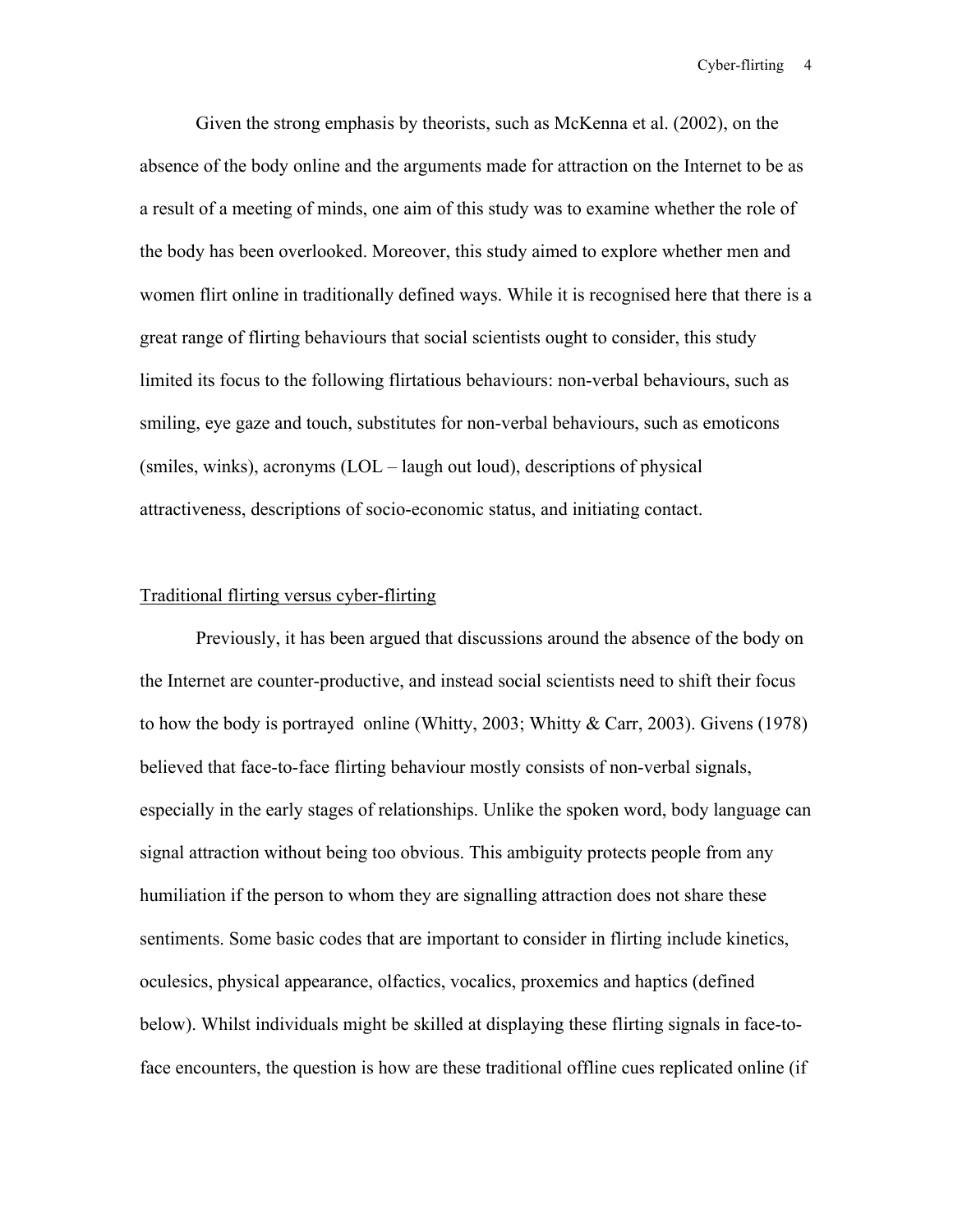at all)? This paper now turns to consider these basic flirting codes in greater detail and speculates on what the online equivalents might be.

Traditional displays of kinetic gestures include hair tossing, licking lips, mirroring behaviour, smiling, laughing or giggling. Oculesics, or eye movements, include pupil dilation, demure glances, short darting glances, eyebrow flashes often accompanied by a smile and eye contact. Olfactic forms of flirting are exemplified by the wearing of perfume and after-shave. Flirtatious speech is typically more animated speech with moderate amounts of laughter, fewer silences and pauses and increased warmth and interest. Proxemics is the amount of personal distance kept between individuals. Individuals who lean toward one another and who are at the same body angle are perceived as being more seductive than those individuals who lean away from each other. Haptics, or the use of touch, is a common form of communication, particularly in flirtatious behaviour. Another sign of seductive behaviour is the use of unnecessary clothing adjustment.

For flirting to occur in cyberspace the body needs to be represented through text (Whitty, 2003, Whitty & Carr, 2003). For example, rather than making an effort to look good, as one would traditionally do for an offline date, individuals can create a first impression by describing via the text how attractive they appear. However, unlike traditional interactions, this is not restricted to the appearance of one's actual body. As argued in previous papers, cyberspace allows one, through text, to create new attractive bodies (Whitty, 2003, Whitty & Carr, 2003). Indeed, we can devise an entirely new attractive being, one that has a good job, earns huge sums of money, and is well educated. Even if photos are exchanged online, these are not necessary photos of the actual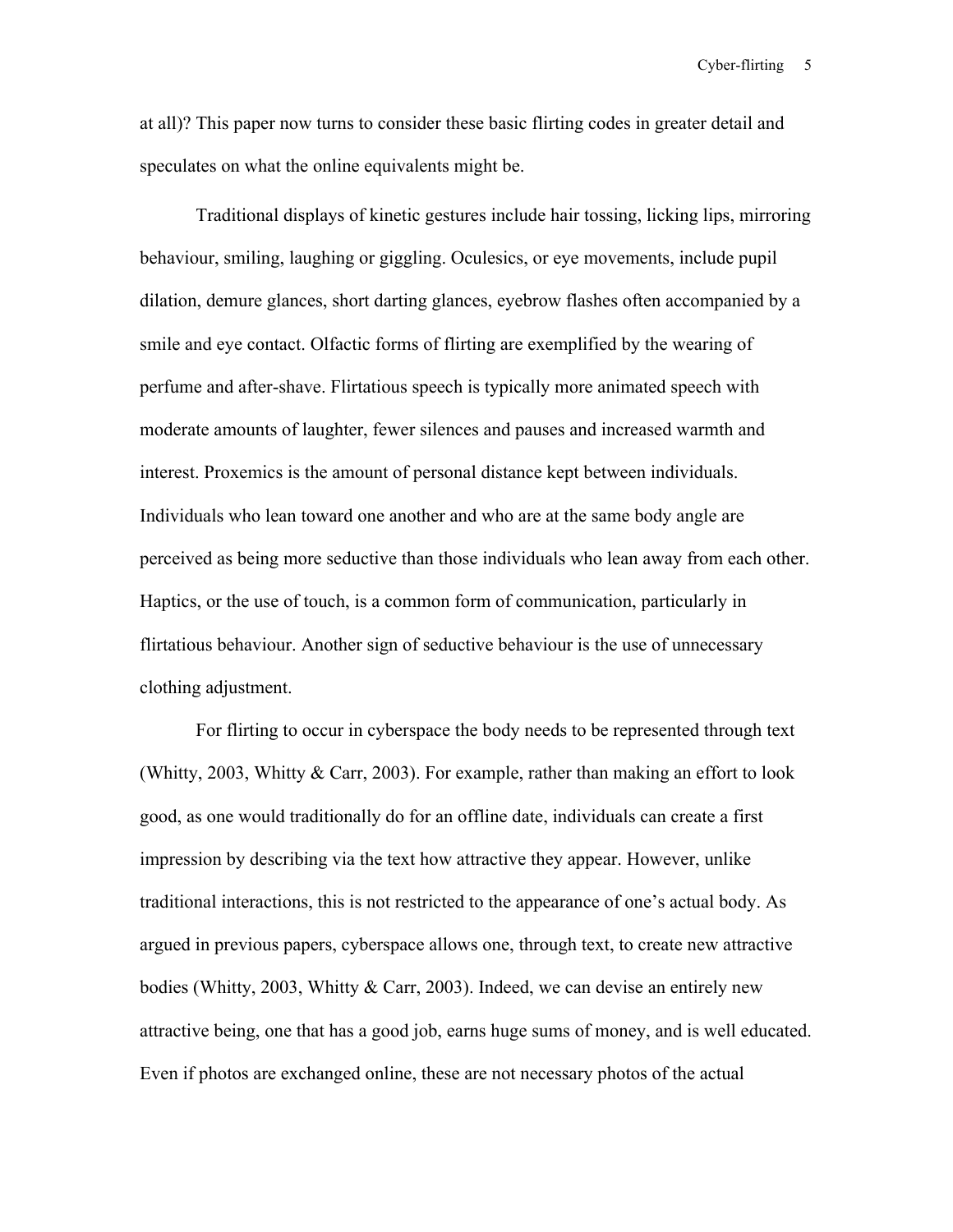individual, or alternatively, people are able to carefully select images of themselves that put themselves in the best light (possibly by selecting pictures of when they were much younger).

Demure glances and eyebrow flashes are not as easily replicated online. However, the are some alternatives to these non-verbal gestures. For example, emoticons, which are drawings made from grammatical symbols, might be a useful alternative. We can use facial expressions such as smiley faces, winks and kisses as a substitute for body language. Moreover, rather than use audible laughing and giggling, individuals can use acronyms, such as LOL (laugh out loud or lots of laughs). Seductive 'screen names' are another device people can add to their repertoire of online flirting behaviours. Although one cannot physically touch online, one can describe touching another individual, what that touch feels like and in turn how they visualise being touched by the person they are interacting with (see Whitty, 2003, Whitty & Carr, 2003 for a more detailed discussion of cyber-flirting).

Some offline flirting behaviours are not so easy to translate online. For example, it is difficult to find substitutes for olfactics, vocalics and proxemics. Online participants do not know what the person they are chatting with smells like, nor are they allured by their sexy deep voice. The subtleties of voice, such as pitch and tone, are not evident online. Pauses in conversation might be attributed to a poor Internet connection, or bad typing skills, as opposed to a lack of interest. Individuals also cannot indicate attraction online by leaning closer to another or by mirroring their body movements.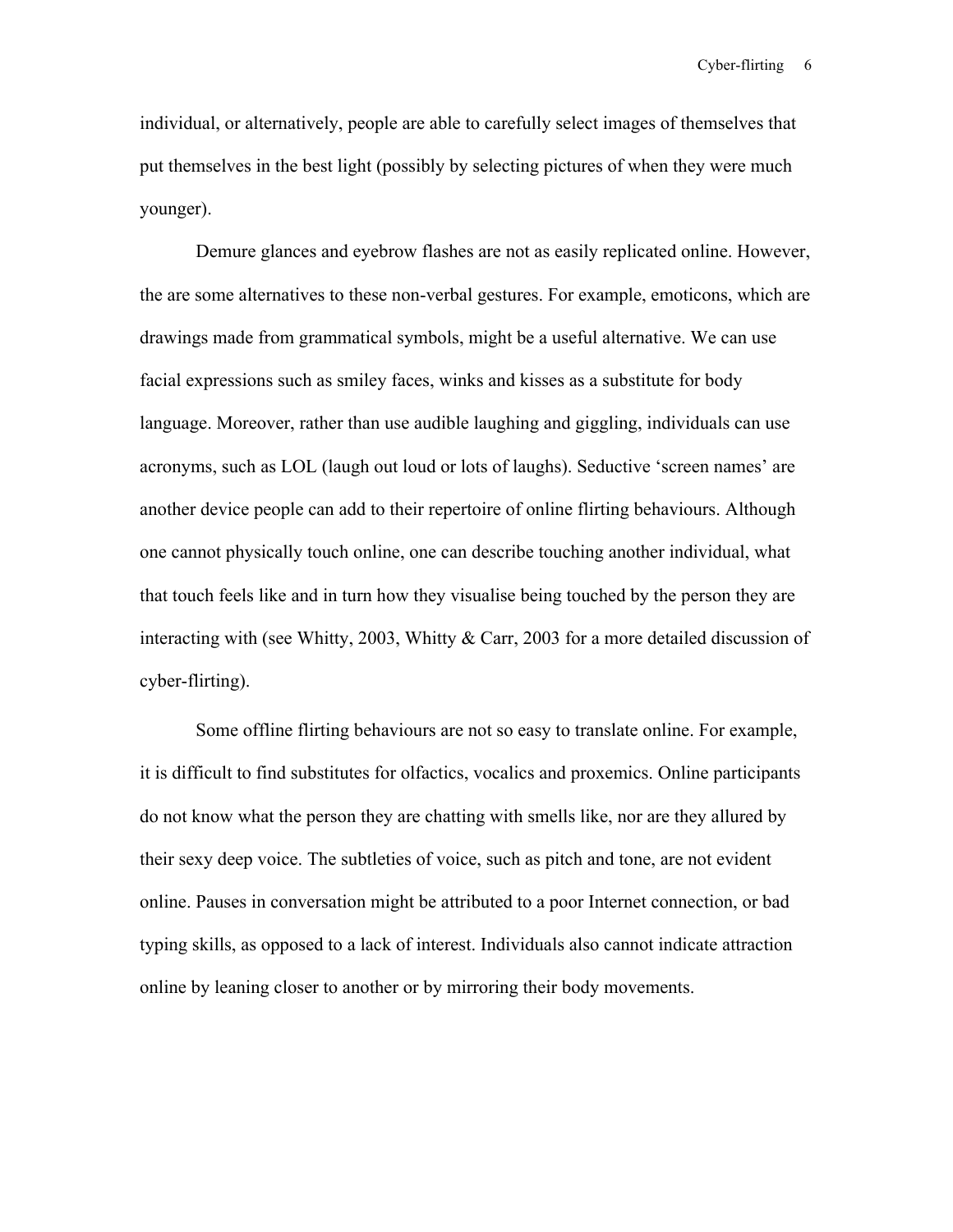## Gender differences

In addition to considering how the body might be represented in flirtatious behaviour online, this study examined whether similar gender differences characteristic of offline flirting were evident in online flirting. Evolutionary psychologists contend that in considering courting behaviours we need to examine the resources that men and women contribute to mating and potential offspring (e.g., Buss, 1988; Trost & Alberts, 1998). They suggest that women contribute their physical bodies, which should indicate good health, youthfulness and fertility. In contrast, some of the important defining characteristics for men include physical dominance, and an ability to produce resources (e.g., social status, ambition, and high income). Indeed research has found evidence to support these assumptions. Men, more than women, rate physical attractiveness to be an important quality in a partner (Kenrick, Sadalla, Groth, & Trost, 1990; Travis, 1977). Women, more than men, rate traits reflecting dominance and social status as an important characteristic in selecting a potential partner (Kenrick, Groth, Trost, & Sadalla, 1993; Kenrick et al., 1990).

If men and women place more importance on some attractive qualities than others, we would, in turn, expect men and women to flirt in different ways in order to accentuate these characteristics. Moore (1985) contends that women are not passive in the courting process, but rather, in the main, control much of the flirting process. Her research has observed women in places, such as singles bars. She identified 52 different non-verbal displays by women, which she argued were courtship signals that served to attract and elicit the approach of men. These included gestures such as facial and head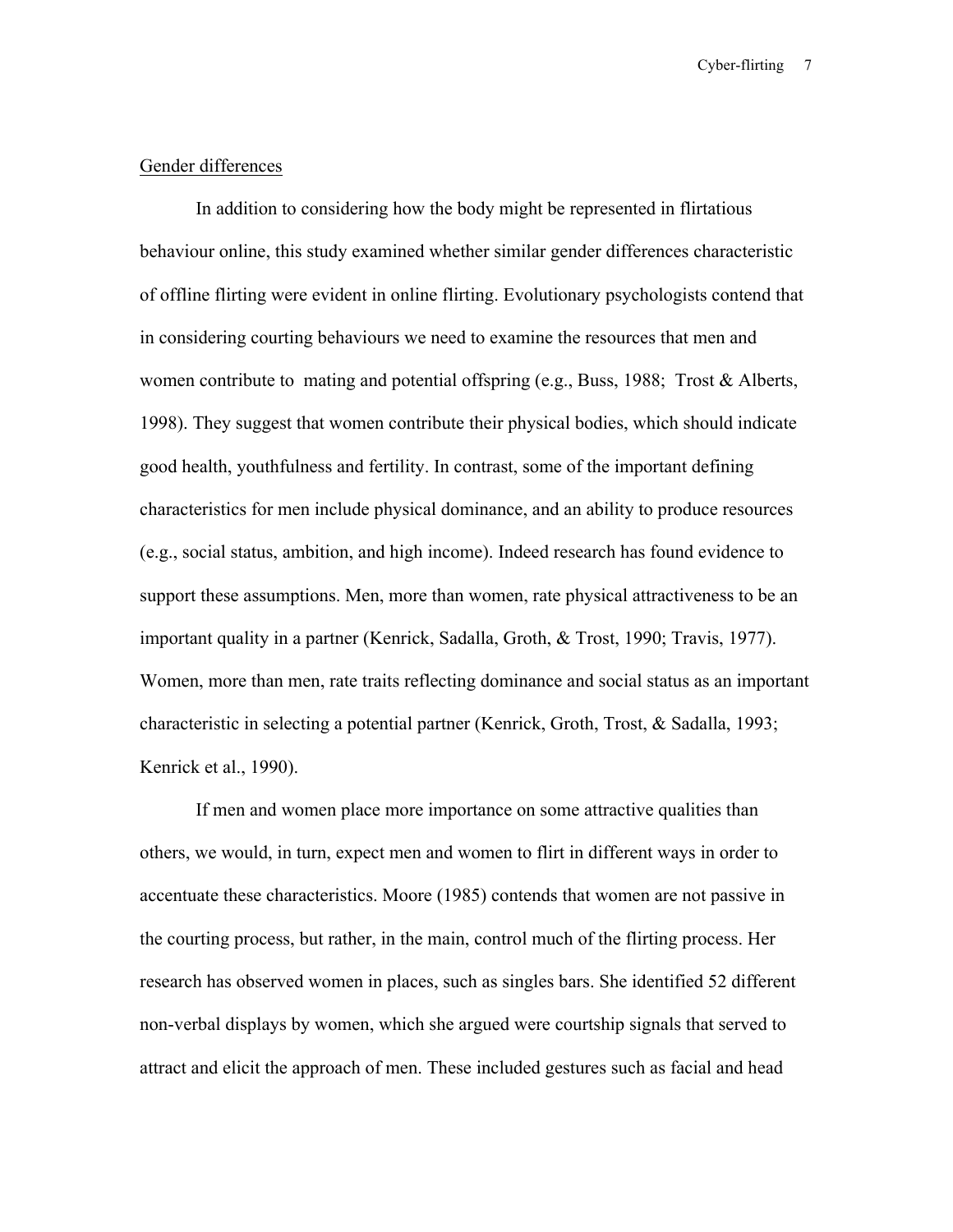patterns, smiling, laughing, touch, leaning and primping. In addition to Moore's (1985) research, others have argued that women posses a larger repertoire of flirtation strategies used to signal interest in men (e.g., Muehlenhard, Koralewski, Andrews, & Burdick, 1986). Hall (1984), for instance, has purported that women gate at interaction partners more, and use touch and body movements more in interpersonal interactions. McCormick and Jones (1989) observed 70 couples and found that women were more active participants in flirtation and were often the initiators of the flirtation. Trost and Alberts (1998) reported that, in contrast to women, men were more likely to flirt by signalling status and dominance, which is often achieved by flashing money, exaggerating their income, wearing expensive clothes, bragging about their superior intelligence, and exaggerating their level of sexual popularity.

These gender differences are not simply confined to face-to-face encounters. Research conducted in the 1970s found that women in personal ads were more likely to offer attractiveness and seek financial security, while men were more likely to offer financial security and seek attractiveness (Harrison & Saeed, 1977). Smith, Waldorf and Trembath (1990) analysed personal ads from six issues of 'On the Scene' magazine from January 1989 to June 1989. They were interested in what attractive qualities individuals were seeking in a partner. Not surprisingly, these researchers found that physical attractiveness was the highest ranking quality desired by men and in fact appeared more than twice as often in men's ads than it did in women's ads. Women, in contrast, were more likely to hope for a man who is understanding, emotionally healthy and is financially stable. Koestner and Wheeler (1988) examined what attractive features men and women were more likely to emphasise about themselves in lonely hearts columns.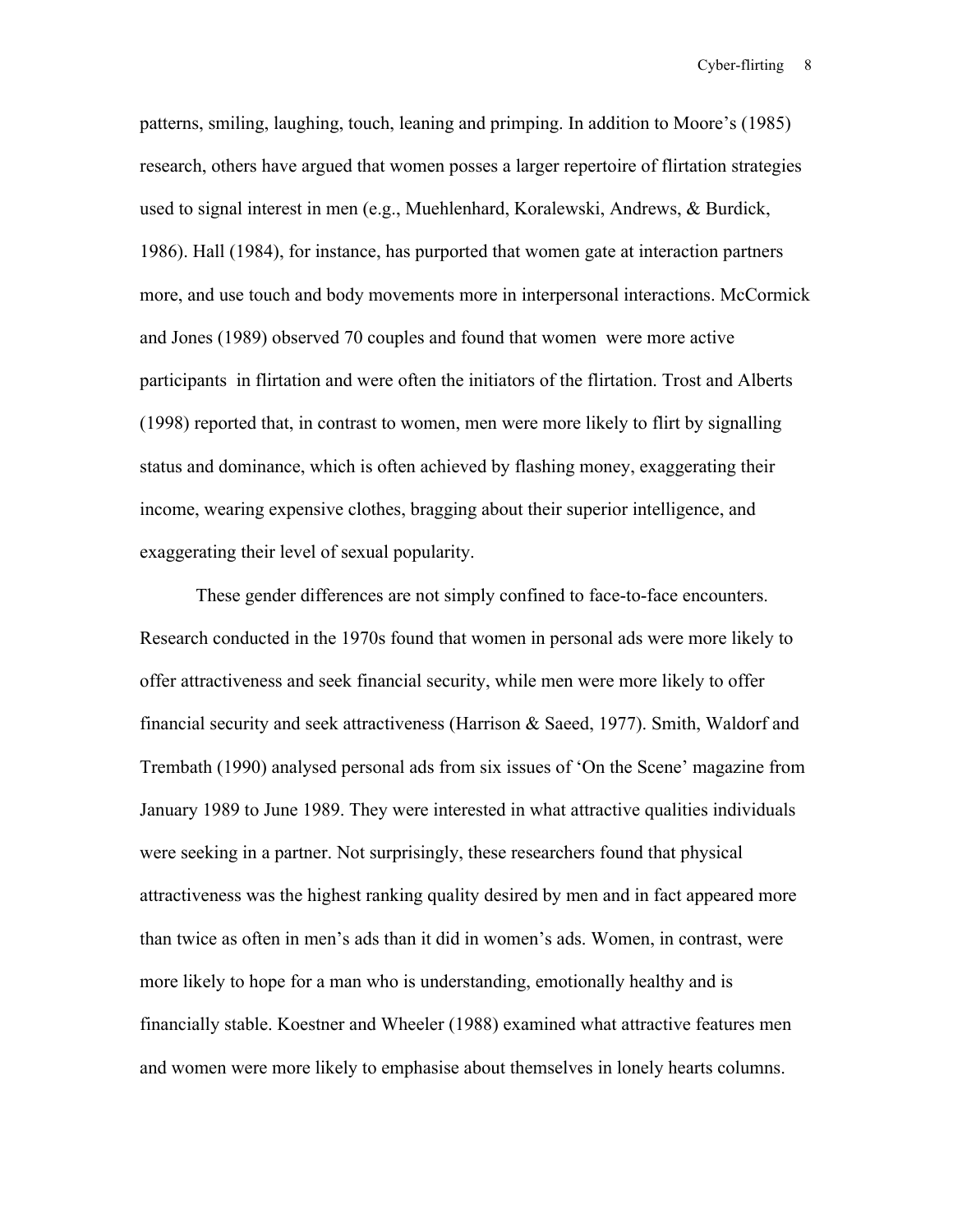Again, these researchers found that men were more likely than women were to emphasise their own educational and occupational status.

### Transcending gender roles on the Internet?

To date, little is known about gender differences in courting behaviour and attraction online. Some theorists have suggested that cyberspace is a place where people are liberated to be whoever they want to be (e.g., Turkle, 1995). Applying Turkle's understandings of cyberspace, this is possibly a place where individuals can transcend gender roles when it comes to flirtatious behaviour. In contrast to Turkle's view, some research suggests that the trends that exist in offline relationships are replicated online. For example, it has been found that in Chat Rooms men, more than women, lie or exaggerate details about their education, occupation and income (Whitty, 2002). Scharlott and Christ's (1995) work also sheds some light on gender differences and attraction in an online dating site. These researchers surveyed people in 1990 using an Internet dating site called 'Matchmaker'. At the time, photos and videos were not a feature of the service, however, participants were able to rate their attractiveness on a scale from very good looks to below average. These individuals also included other details about themselves including income. Scharlott and Christ (1995) found that "many heterosexual users of Matchmaker largely conform to the gender-specific roles traditionally ascribed to 'available' men and women" (p. 201). In their study men were more likely to initiate contact and women were more likely to take on a more passive role. Moreover, the women who rated their own appearance as above average or very good received more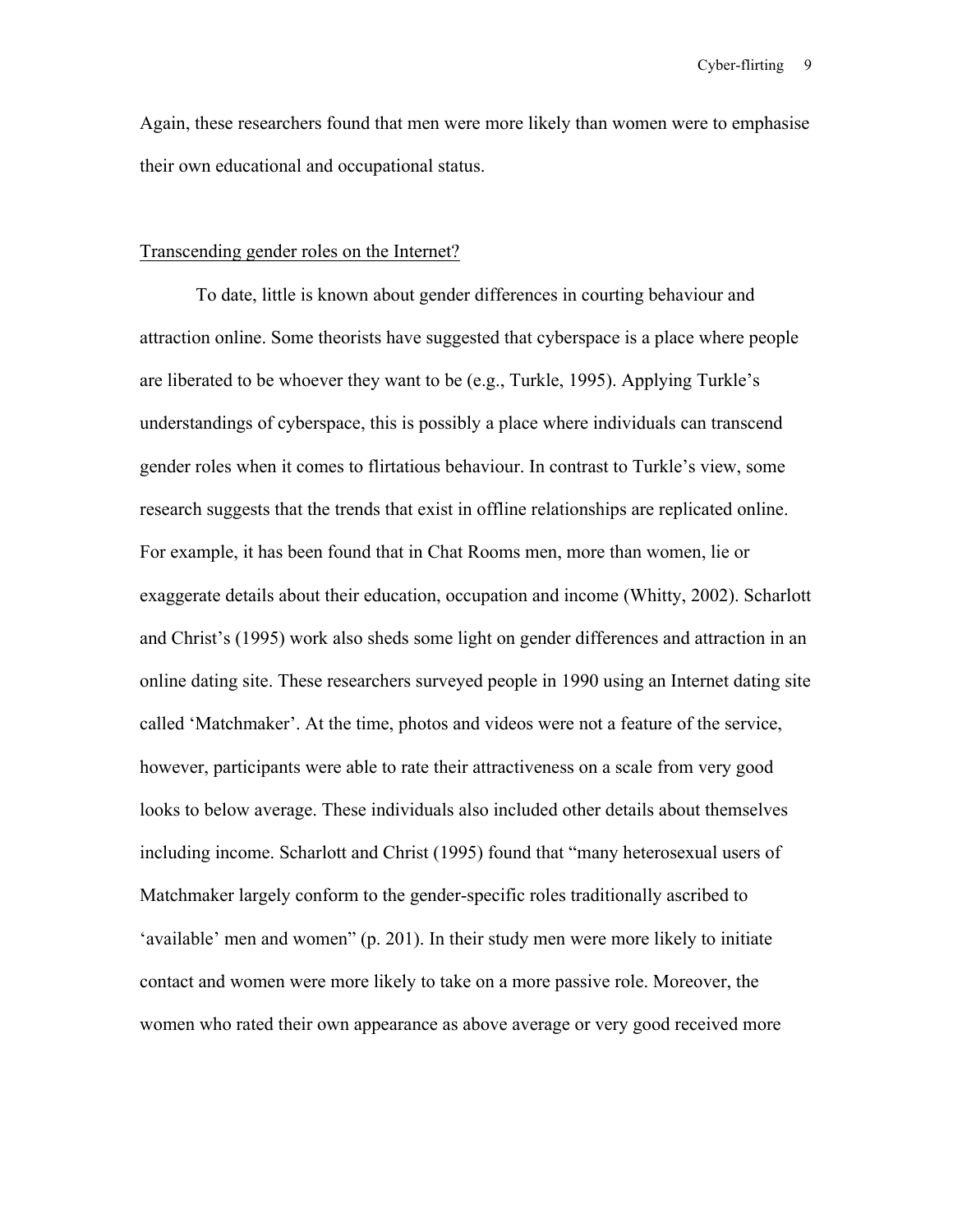messages from men than the women who rated themselves as average. Interesting, the same result did not occur for men.

For the purposes of this study, chatrooms were chosen, as text was the primary mode of communication in these spaces at the time of the study; unlike, for example, online dating sites which typically have photographs displayed. Drawing on the research described in this paper, the following hypotheses were generated:

- H1: That the body (or depictions of it) will be used to flirt with as frequently in Chat Rooms as it is face-to-face situations.
- H2: Women will flirt more frequently than men both in Chat Rooms and in face-toface situations by employing non-verbal signals (or substitutes online for these signals), such as smiling and eye-gaze, laughing (or indicating laughter online) around someone they are attracted to, using touch (or indicating the use of touch online), and by emphasising physical attractiveness.
- H3: Men will flirt more frequently than women both in Chat Rooms and in face-toface situations by describing their social economic status, and by initiating contact with someone they find attractive.

## METHOD

## **Participants**

Participants who had used Chat Rooms were invited to participate in the study. Five thousand, six hundred and ninety seven individuals completed the survey, of which 3554 (62%) were women and 2143 (38%) were men. Although a limitation of the survey, in order to eliminate bias, only heterosexuals were invited to participate in the study. Ages ranged from 18 to 70 years with a mean of 23 years (SD = 8.28) years. Seventy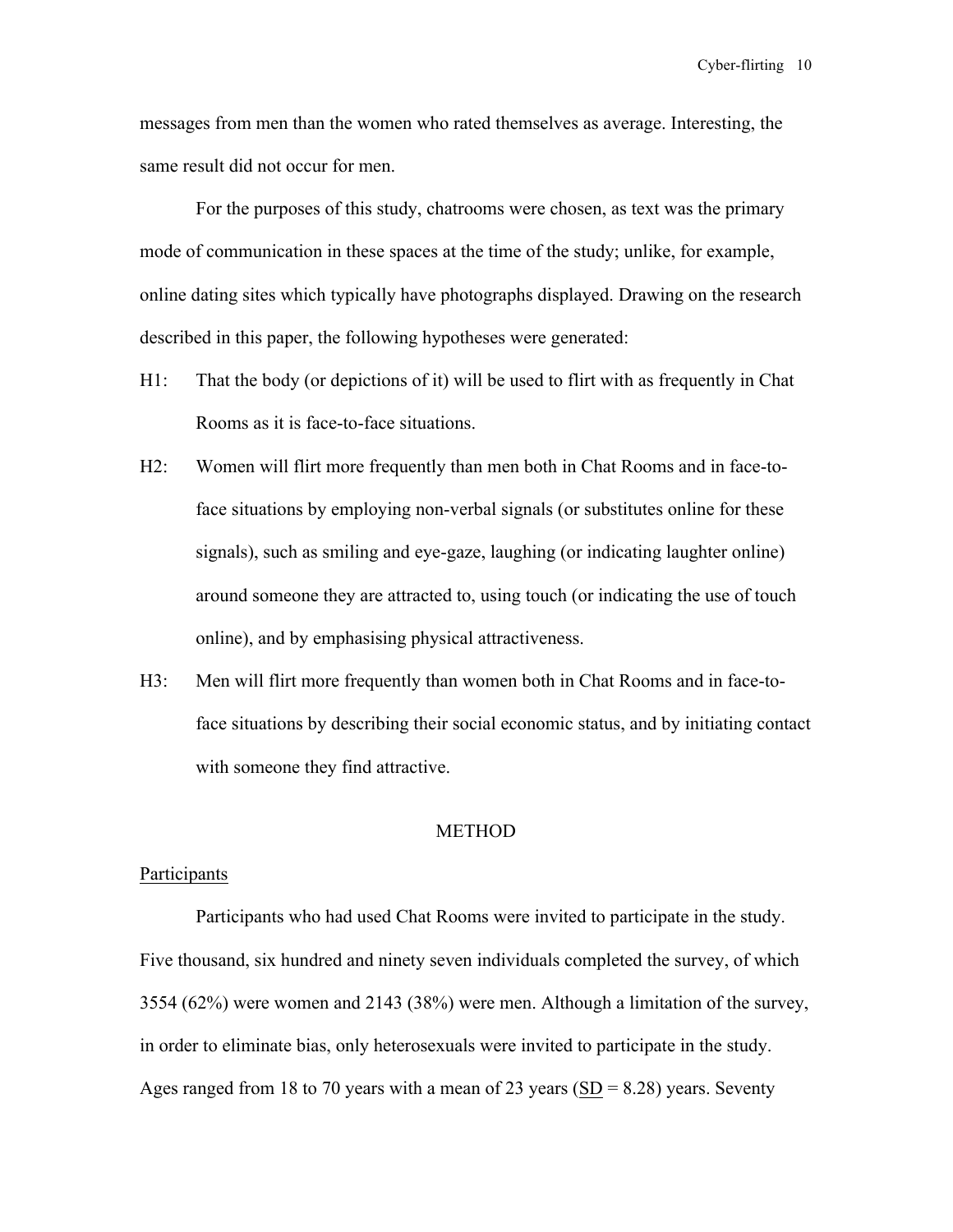percent of the sample had a high school education, 14% had completed a diploma or a certificate, 13% a degree, and 3% post-graduate qualifications. Fifty-five percent of the sample were single, 29% had a boyfriend or girlfriend, 11% were married or cohabiting, 4% were separated or divorced, and 1% did not answer. Seventy four percent had formed a romantic relationship with someone they had met offline, while 23% had formed a romantic relationship with someone they had met online. Thirty five percent had met up with someone face-to-face whom they had first encountered online. Fifty-nine percent of the sample stated they flirted more frequently offline, 22% online, 13% the same, and 6% did not flirt. The sample consisted of individuals from a range of countries, with 69% from America and Canada completing the survey, 16% from Australia and New Zealand, 6% from the UK, 2% from Europe, 2% from Asia, 1% from South America, 0.5% from the Middle East and 0.2% from Africa (the remainder of the participants did not state their country of residence).

### Materials

For this study a survey was constructed which focused on ways people flirt in face-to-face situations and how they flirt in Chat Rooms. Although a plethora of flirting behaviours could have been selected for this study, given that the aims were to examine whether the body can be reconstructed online to flirt with and to examine whether men and women flirt in traditionally defined ways, this study focussed on non-verbal behaviours and substitutions of non-verbal behaviours online, descriptions of attractiveness and socio-economic status and the initiation of contact with another.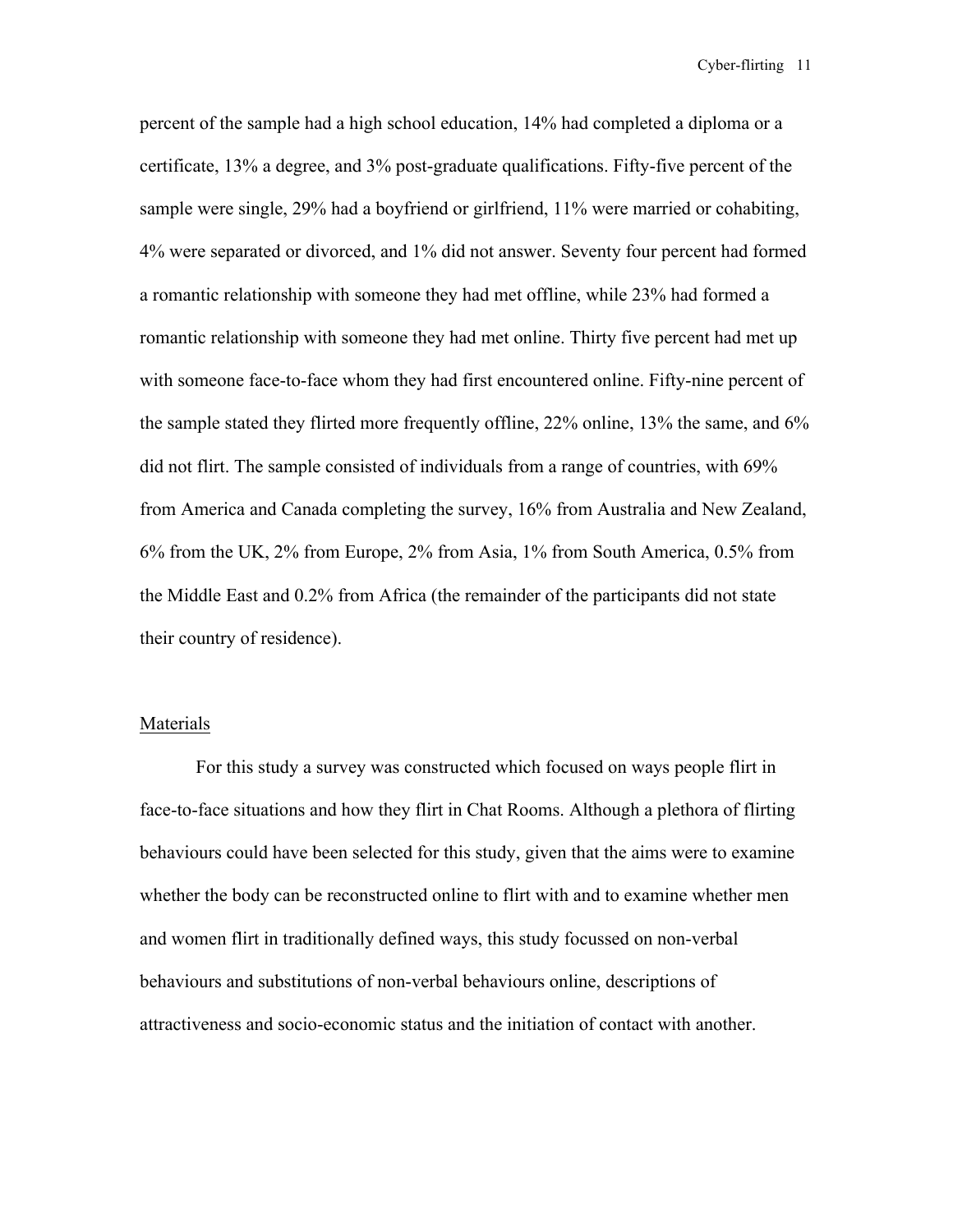Past research on traditional flirting was considered in the construction of the survey. In addition, substitute acts for flirting behaviour online were considered. Participants were asked to rate on a 7-point Likert scale ( $1 =$  never,  $7 =$  all the time) how frequently they flirted by displaying particular behaviours to indicate attraction to another. Participants were asked to consider flirtatious behaviour in face-to-face situations and flirtatious behaviour in Chat Rooms. Some example of items included: "Do you ever make an effort to look physically attractive so that you might attract another/others?" and "Do you ever use emoticons, such as smiley faces :-) or a wink ;-) to signal to someone online that you are attracted to them?" Participants were asked if they flirted by describing income, and/or education, and/or occupation; making an effort to look physically attractive; initiating conversation with someone they found attractive; displaying non-verbal gestures, such as smiling or eye gaze; and laughing and touch. Participants were asked if they flirted online by describing income, and/or education, and/or occupation; describing oneself to appear physically attractive; initiating contact with someone they met online; and by displaying non-verbal substitutes, such as emoticons; and by using acronyms, such as LOL (laugh out loud, lots of laughs) with someone they find attractive.

#### Procedure

For this study, it was deemed insufficient to exclusively recruit participants via a web survey. Given that such a method might have solely attracted regular Internet users and this study was interested in both offline and online flirting, it was decided to recruit people both online and offline. Participants were recruited online by placing notices in a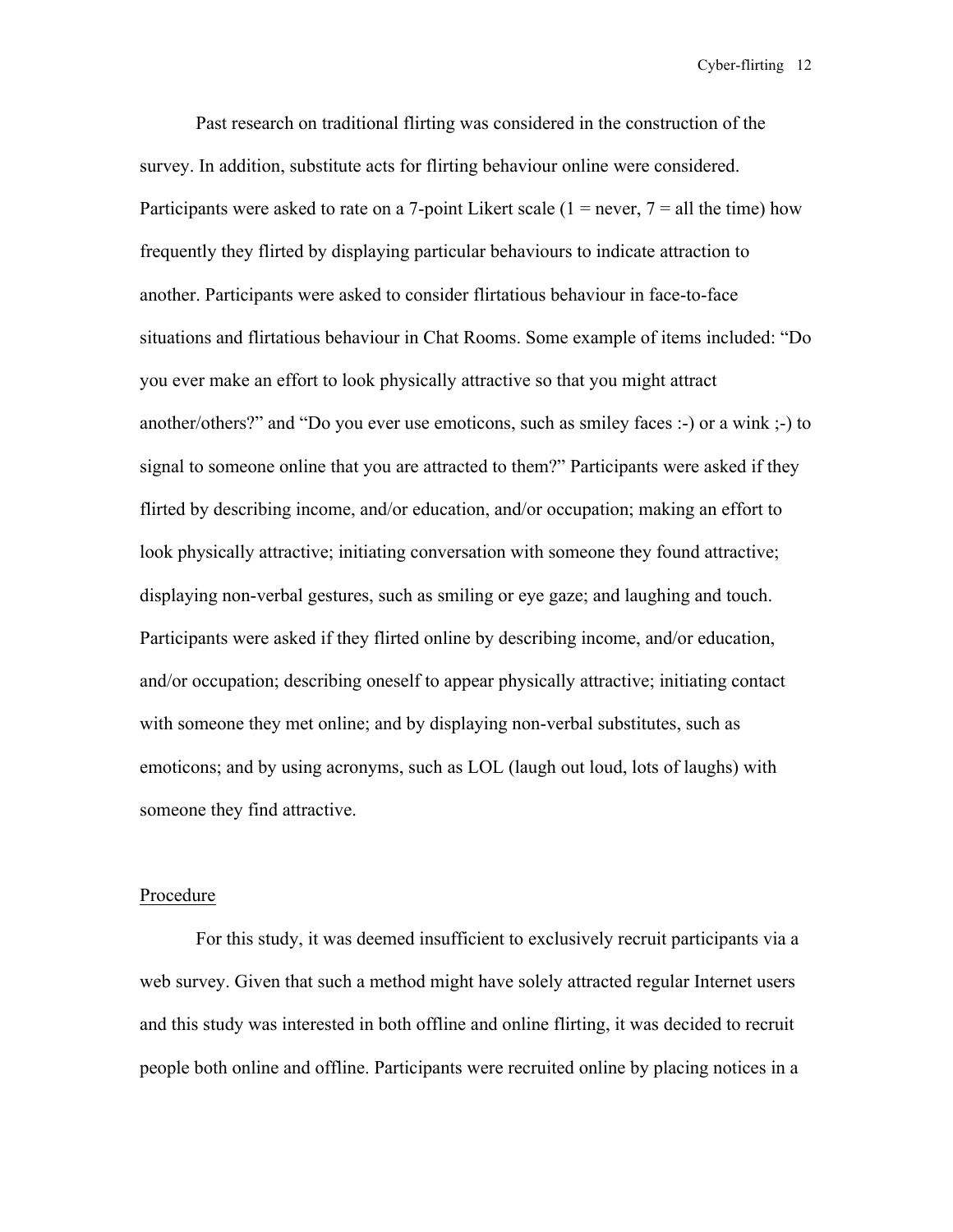random selection of online newsgroups (these included religious, political, student and relationships groups). With the increase in annoyance people are experiencing with spam, it was elected to place notices, rather than target individuals randomly within these groups as studies have done in the past (e.g., Parks  $\&$  Floyd, 1996). In addition, participants were targeted offline by inviting university students at the University of Western Sydney, and by placing surveys in randomly selected cafes and libraries throughout Sydney, Australia. Thirteen percent of the participants answered the survey offline and 87% answered the survey online. To eliminate problems with multiple submissions online IP addresses were logged. In both conditions participants were ensured confidentiality and were able to withdraw consent up until the time of submitting the survey. Participants were invited to complete the survey and place it in a provided locked box. The survey ran continuously for 6 months.

### RESULTS

An analysis was originally performed to determine if there was any significant difference between participants who completed the survey online compared to those that completed the survey offline as well as country of origin. Given there were no significant differences this factor was not considered in the final analysis.

To test the first hypothesis paired t-tests were performed on the items that assessed the extent to which the body was depicted in flirting behaviour. As shown in Table 1, the first hypothesis was not supported for any of the items.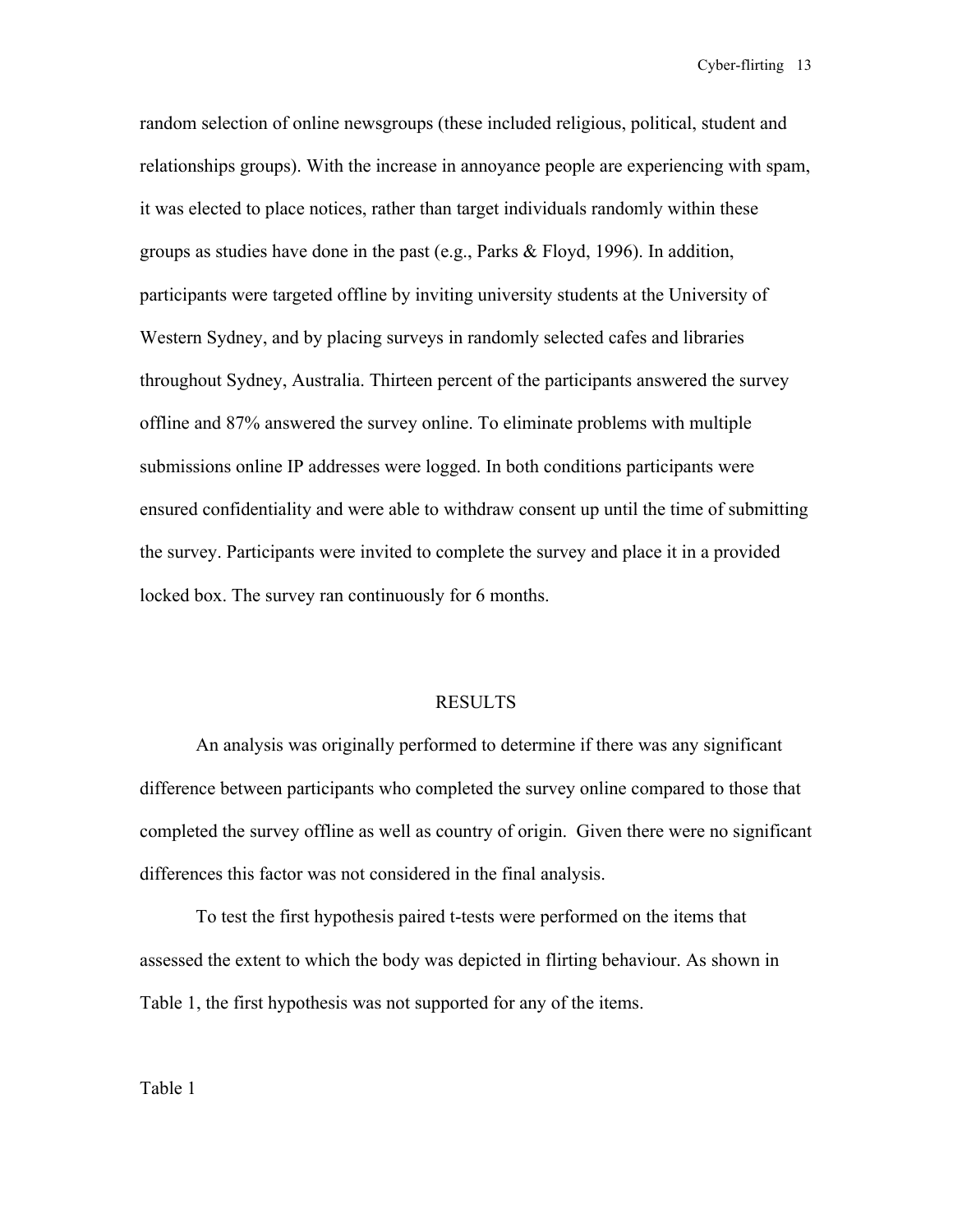| Variable                                          | Offline flirting | Online flirt | t          |  |  |
|---------------------------------------------------|------------------|--------------|------------|--|--|
|                                                   | behaviours       | behaviours   |            |  |  |
|                                                   | M                | M            |            |  |  |
|                                                   | (SD)             | (SD)         |            |  |  |
| Appearing physically                              | 4.90             | 2.28         | $96.22***$ |  |  |
| attractive                                        | (1.48)           | (1.71)       |            |  |  |
| Non-verbal $(e.g.,$                               | 4.59             | 3.50         | 37.06***   |  |  |
| smiles, emoticons)                                | (1.45)           | (2.07)       |            |  |  |
| Laugh (or acronyms,                               | 4.57             | 3.45         | $37.80***$ |  |  |
| such as LOL)                                      | (1.48)           | (2.05)       |            |  |  |
| Touch (or descriptions                            | 3.76             | 2.21         | 55.76***   |  |  |
| of touch)                                         | (1.61)           | (1.65)       |            |  |  |
| ** $p < .01$ ,<br>*** $p < .001$<br>* $p < .05$ , |                  |              |            |  |  |

Paired t-tests for using the body to flirt with offline and online

Given that the majority of the participants (59%) stated that they flirted more frequently offline this it is perhaps not surprising. To explore this further, each of the flirting behaviours were considered for whether participants claimed to flirt more frequently offline, online, or both the same (note: those who claimed not to flirt were not included in this analysis). A MANOVA was performed using the online and offline flirting behaviours as the dependent variables, and place were individuals flirted more frequently as the independent variable. Applying an  $\alpha$ -level of 0.05, there was a statistically significant difference on the combined dependent variables  $F(24, 10194) =$ 109.67,  $p < .001$ ; Wilks' Lambda = .63; partial eta squared = .21. The dependent variables were then considered separately. Table 2 presents the Univariate F-tests, using an  $\alpha$ -level of .05. It is noteworthy to point out that according to Cohen (1988) these effect sizes are mostly moderate.

Table 2

Frequency differences for online and offline flirting items.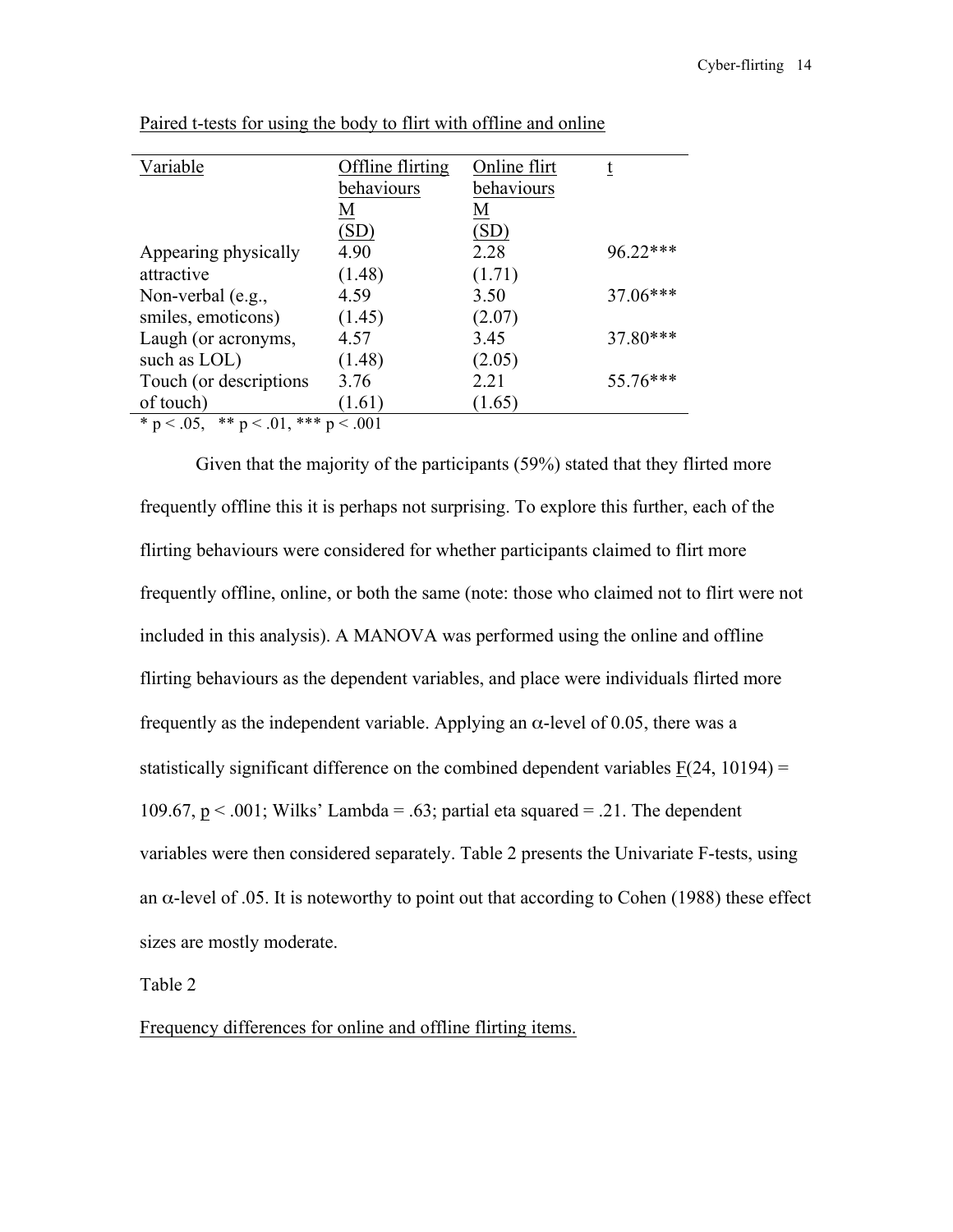| Variable            | Flirt   | Flirt  | Same            | F           | $\eta^2$ |
|---------------------|---------|--------|-----------------|-------------|----------|
|                     | more    | more   |                 |             |          |
|                     | offline | online |                 |             |          |
|                     | M       | M      | $\underline{M}$ |             |          |
|                     | (SD)    | (SD)   | (SD)            |             |          |
| Offline             | 5.03    | 4.87   | 4.91            | $7.00**$    | .003     |
| Attractiveness      | (1.41)  | (1.46) | (1.51)          |             |          |
| Offline Non-        | 4.84    | 4.23   | 4.87            | 91.59***    | .04      |
| Verbal              | (1.32)  | (1.40) | (1.43)          |             |          |
| Offline Laugh       | 4.71    | 4.48   | 4.72            | 11.49***    | .004     |
|                     | (1.38)  | (1.46) | (1.50)          |             |          |
| Offline Initiate    | 4.42    | 3.76   | 4.38            | 117.05***   | .04      |
|                     | (1.27)  | (1.30) | (1.31)          |             |          |
| Offline Touch       | 4.02    | 3.28   | 4.03            | $106.19***$ | .04      |
|                     | (1.55)  | (1.50) | (1.54)          |             |          |
| Offline SES         | 2.05    | 2.13   | 2.14            | 2.55        | .001     |
|                     | (1.32)  | (1.44) | (1.50)          |             |          |
|                     |         |        |                 |             |          |
| Online              | 2.05    | 2.92   | 2.58            | 124.60***   | .047     |
| Attractiveness      | (1.57)  | (1.91) | (1.82)          |             |          |
| Online Non-         | 2.97    | 4.68   | 4.52            | 455.69***   | .151     |
| verbal              | (1.95)  | (1.76) | (1.88)          |             |          |
| Online Laugh        | 2.97    | 4.54   | 4.36            | 375.56***   | .128     |
|                     | (1.95)  | (1.81) | (1.88)          |             |          |
| Online Initiate     | 2.53    | 4.23   | 4.01            | 553.49***   | .178     |
|                     | (1.72)  | (1.62) | (1.80)          |             |          |
| <b>Online Touch</b> | 1.78    | 3.22   | 2.86            | 448.27***   | .149     |
|                     | (1.35)  | (1.85) | (1.80)          |             |          |
| <b>Online SES</b>   | 1.97    | 2.71   | 2.42            | 98.28***    | .037     |
|                     | (1.54)  | (1.94) | (1.79)          |             |          |

 $* p < .05, ** p < .01, ** p < .001$ 

Perhaps not surprisingly, Bonferroni post-hoc comparisons revealed that individuals who flirted more frequently face-to-face were more likely than individuals who flirted online, to flirt in face-to-face situations by emphasising attractiveness, using non-verbal signals and laughter, initiating contact, and by using touch. Comparisons also showed that individuals who flirted more frequently online emphasised attractiveness more than individuals who flirted face-to-face or flirt as much online as they do offline. Furthermore, individuals who flirted more frequently online, were more likely than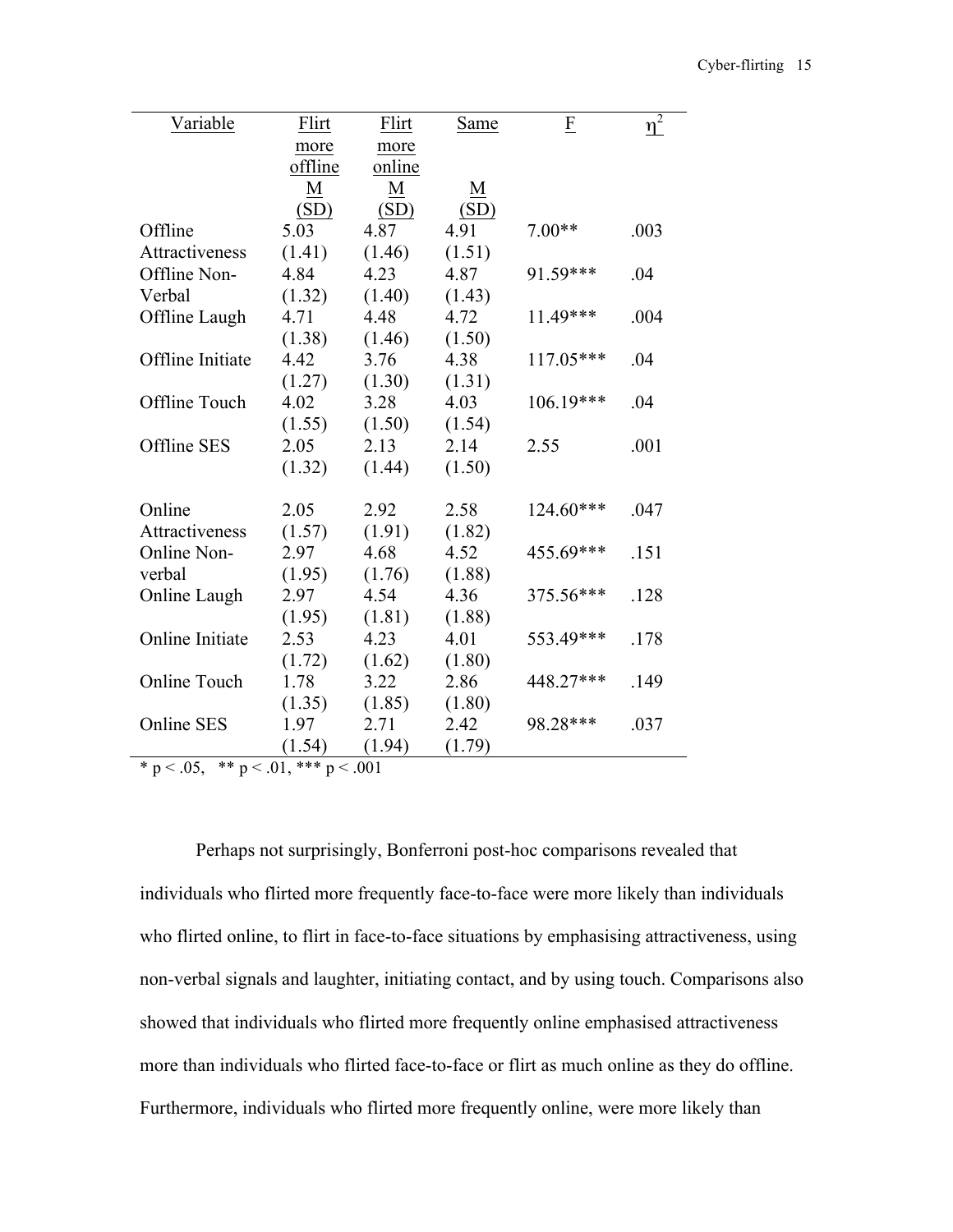individuals who flirted more frequently face-to-face to use substitutes for non-verbal cues, initiate contact, use descriptions of touch, and emphasise socio-economic status.

Interestingly, an inspection of the means revealed, that emphasising the body offline through attractiveness, non-verbally and through laughter appeared to be the more favoured way to attract others for people who flirt more frequently offline. Nonetheless, the body still appeared to play a significant part of cyber-flirting for people who flirt more online, via non-verbal signals (such as emoticons) and by representing laughter. However, the emphasis of physical attractiveness appears to be downplayed.

A MANOVA was performed to investigate, sex differences in flirting behaviour. The dependent variables included items that measured online and offline flirtatious behaviour. Applying an  $\alpha$ -level of 0.05, there was a statistically significant difference on the combined dependent variables for sex  $F(12, 5440) = 38.73$ , p < .001; Wilks' Lambda  $= .92$ ; partial eta squared  $= .079$ . The dependent variables were then considered separately. Table 3 presents the Univariate F-tests, an  $\alpha$ -level of .05 was employed to determine significance. The effect sizes are relatively small (Cohen, 1988).

Table 3

| Variable         | Men    | Women  | F         | $\eta^2$ |
|------------------|--------|--------|-----------|----------|
| Offline          | 4.62   | 5.08   | 125.21*** | .022     |
| Attractiveness   | (1.57) | (1.39) |           |          |
| Offline Non-     | 4.50   | 4.65   | 14.90***  | .003     |
| Verbal           | (1.48) | (1.43) |           |          |
| Offline Laugh    | 4.34   | 4.72   | 85.54***  | .015     |
|                  | (1.51) | (1.44) |           |          |
| Offline Initiate | 4.20   | 4.18   | 0.349     | .000     |
|                  | (1.36) | (1.35) |           |          |
| Offline Touch    | 3.51   | 3.93   | 88.83***  | .016     |
|                  | (1.62) | (1.57) |           |          |
| Offline SES      | 2.11   | 2.02   | 5 37*     | .001     |

Sex differences for online and offline flirting items.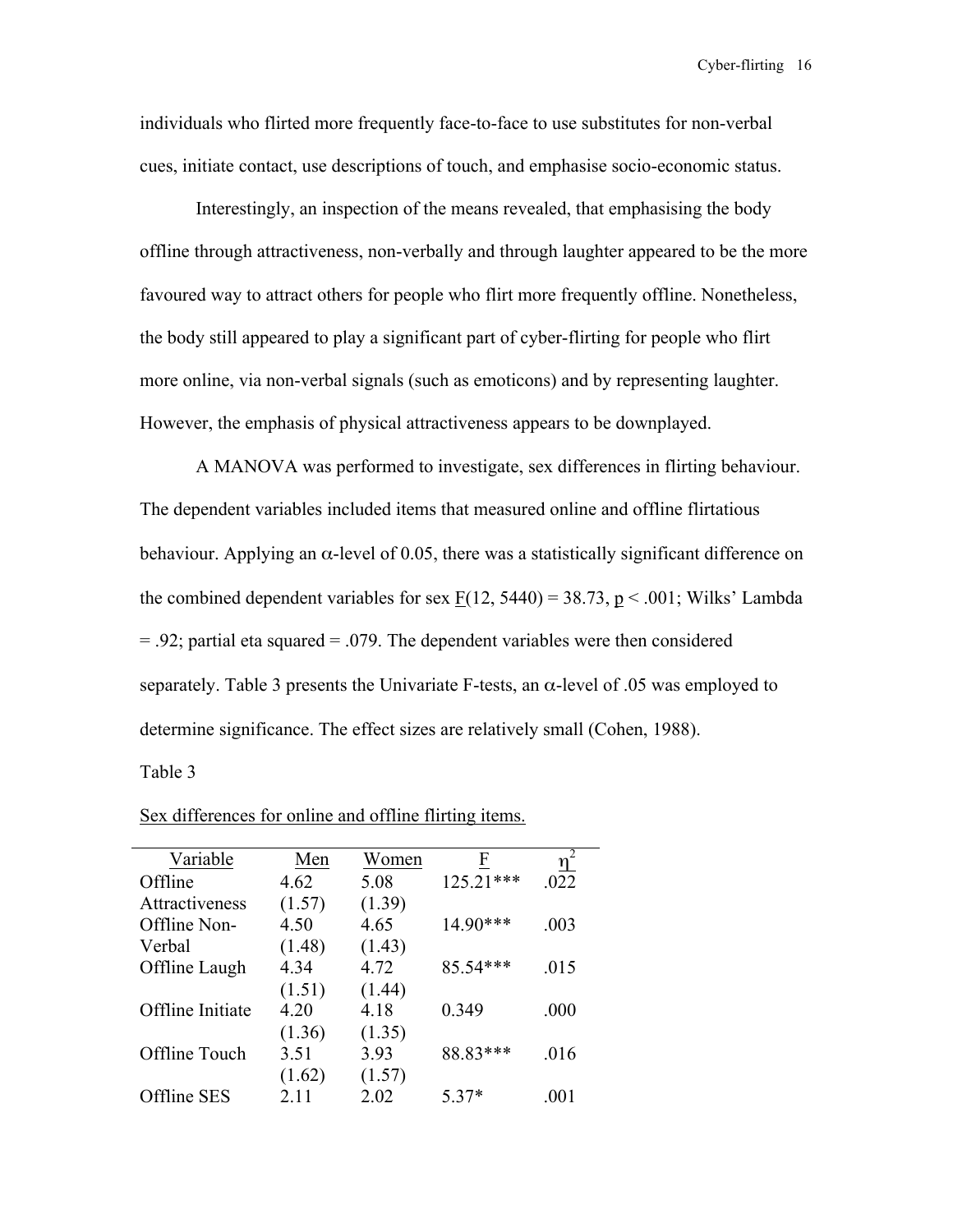|                                                   | (1.41) | (1.32) |            |      |
|---------------------------------------------------|--------|--------|------------|------|
| Online                                            | 2.15   | 2.35   | $16.69***$ | .003 |
| Attractiveness                                    | (1.67) | (1.73) |            |      |
| Online Non-                                       | 3.32   | 3.61   | $25.68***$ | .005 |
| verbal                                            | (2.02) | (2.09) |            |      |
| Online Laugh                                      | 3.25   | 3.57   | 32.41***   | .006 |
|                                                   | (2.00) | (2.07) |            |      |
| Online Initiate                                   | 3.22   | 2.96   | 23.91***   | .004 |
|                                                   | (1.86) | (1.87) |            |      |
| Online Touch                                      | 2.31   | 2.15   | $12.07**$  | .002 |
|                                                   | (1.67) | (1.64) |            |      |
| <b>Online SES</b>                                 | 2.17   | 2.17   | .017       | .000 |
|                                                   | (1.69) | (1.69) |            |      |
| *** $p < .001$<br>* $p < .05$ ,<br>** $p < .01$ , |        |        |            |      |

Hypothesis 2 was partially supported by the results. Women did flirt more than men in face-to-face situations by displaying non-verbal signals, with laughter, touch and by making an effort with their appearance. Online, women flirted more than men using substitutes for non-verbal cues (such as emoticons), using substitutes for laughter (such as acronyms like LOL), and by describing themselves as physically attractive. However, contrary to what was predicted, men scored higher on indicating touch in their flirting online.

Hypothesis 3 was also partially supported. Men, more than women, flirted in faceto-face situations by emphasising their socio-economic status. However, contrary to expectations, men were not more likely to initiate contact offline. Online, however, men were more likely than women to initiate contact but they were not as likely to emphasise SES more than women.

## DISCUSSION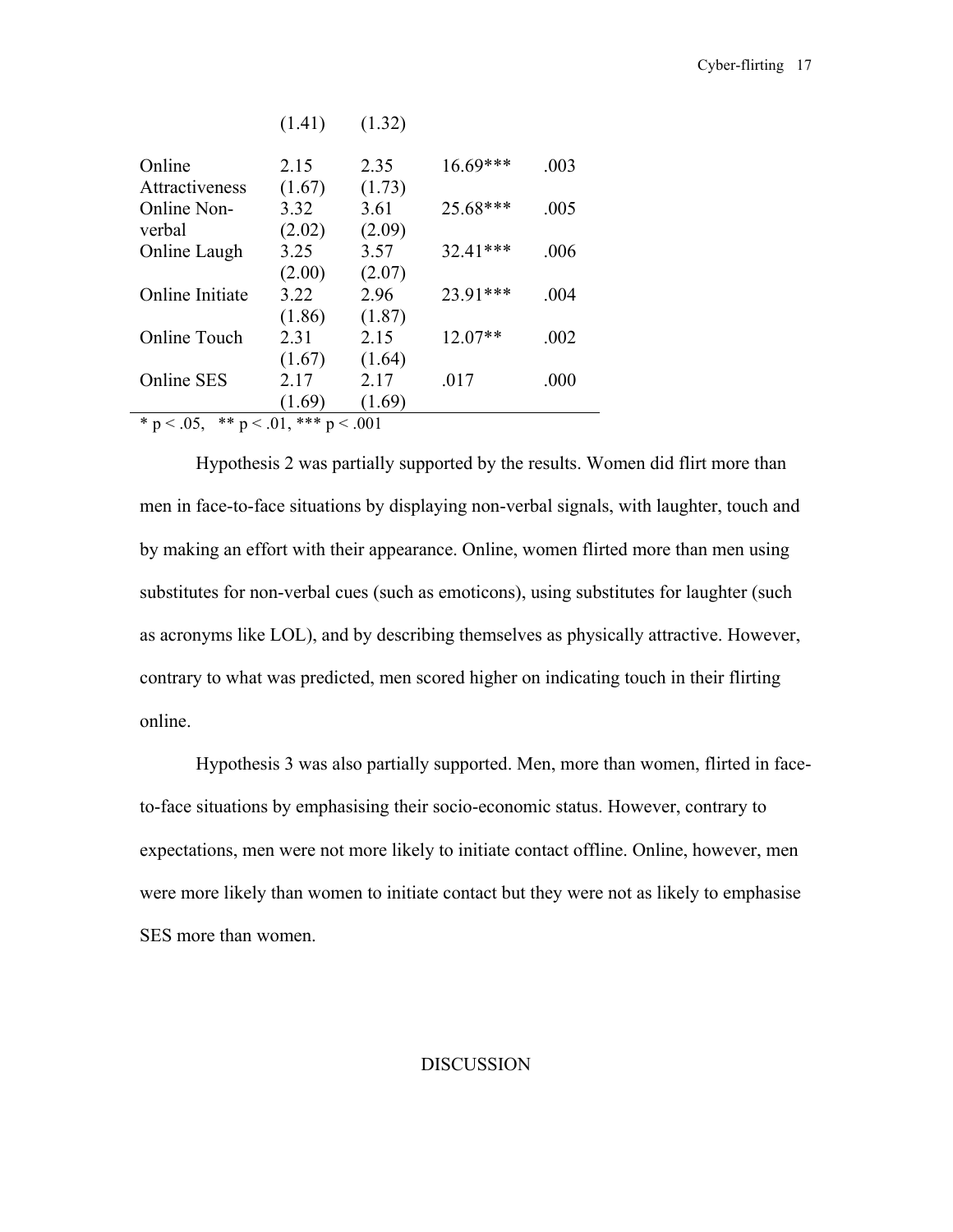In spite of some researchers' claims that the Internet is more of a meeting of minds than of bodies, this study found some evidence that the body plays a significant role in cyber-flirting in Chat Rooms. The data suggests that individuals are more likely to use the body to flirt with offline. However, given that the majority of the sample stated that they flirted more offline a second analysis was required. In this analysis people who claimed to flirt more face-to-face were compared to people who claimed to flirt more online and people who claimed to flirt online as much as they did offline. This highlighted some significant differences. The results suggested that those who flirt more online were able to translate the body through text. For example, kinetics (in the form of acronyms, such as LOL), oculesics (in the form of emoticons, such as a wink), speech/laughter and haptics (through descriptions in the text). Indeed, the representation of non-verbal cues and laughter appeared to be a popular way for individuals to cyberflirt. This study goes some way in supporting previous theoretical arguments that the body can be successfully translated online (Whitty, 2003, Whitty & Carr, 2003). However, it is possibly the more Internet savvy that are better able to do this (future research is required to test out this claim). Researchers have collectively argued that using the body offline in isolation of verbal cues allows one to convey sexual interest without the high risk of possible humiliation, shame or possible rejection (Feinberg, 1996; Koeppel, Montage, Miller, O'Hare and Cody, 1993, Moore, 1985). Although future research needs to consider the role of verbal cues online in more detail, this study does suggest that we cannot dismiss the importance of the body altogether when it comes to initiating relationships in Chat Rooms.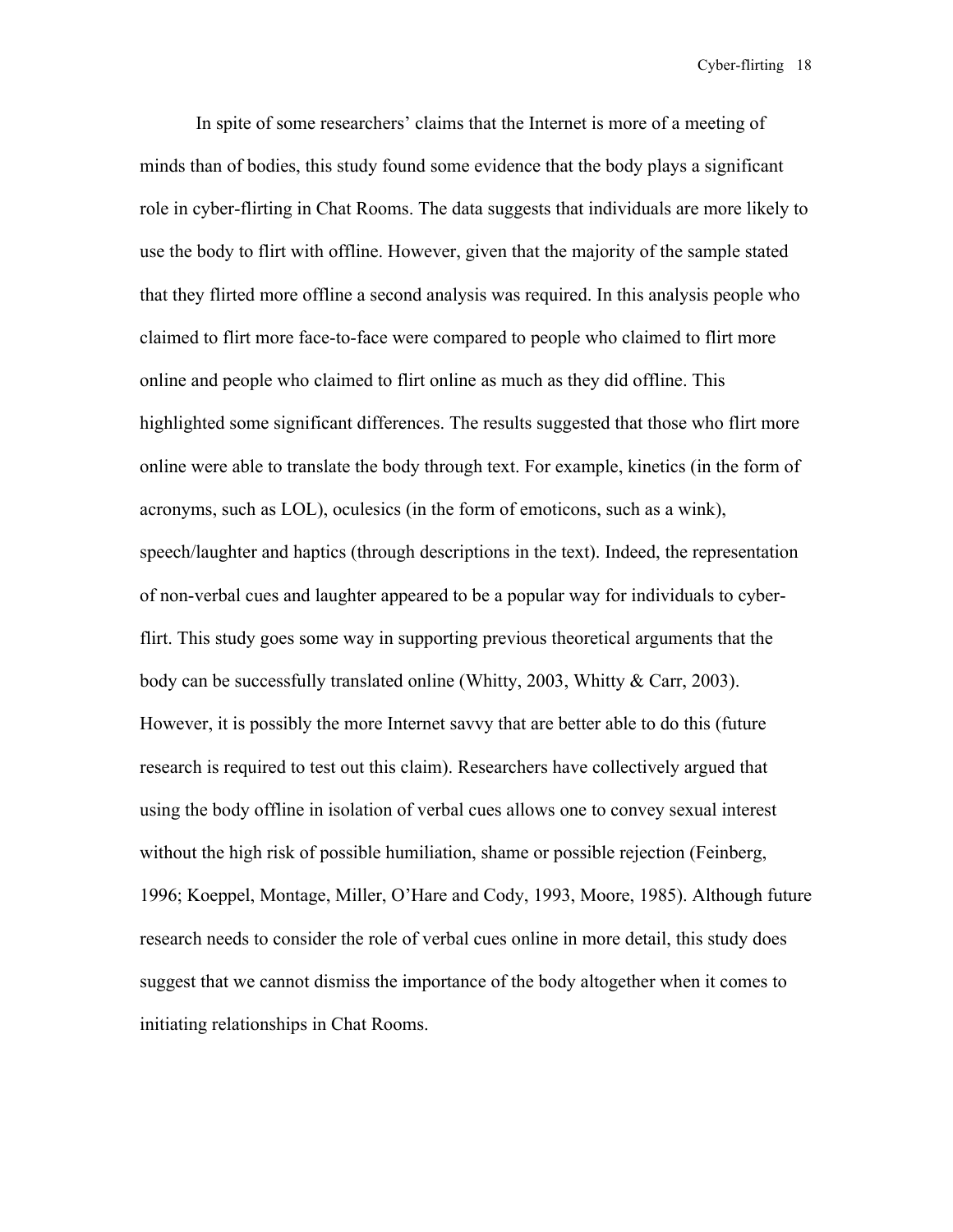While this current study does provide some evidence that we must consider the presence of the body more online, it must not be ignored that, in line with previous work, such as McKenna et al.'s, 2002, who focused on presentation of self online, it was found here that how one physically looks does not play as an important role online as it does offline in the development of romantic relationships. Perhaps by overlooking how one actually looks, individuals are able to maintain some anonymity. In turn, being unidentifiable possibly creates more opportunities for individuals to feel free to open up on the net (Whitty & Gavin, 2001).

In the main, men and women flirted in distinctively gender defined ways, both in face-to-face encounters and in Chat Rooms. Although the small effect sizes suggest that we need to treat these results with caution, as predicted, women were more likely than men were to flirt online and offline by employing non-verbal signals, laughing and emphasising physical attractiveness. The only item where this was not supported was with descriptions of touch online, where men scored significantly higher than women did. Perhaps this is because the use of touch in face-to-face situations is a more subtle advance than the descriptions of touch online. Moreover, future research might investigate what exactly these descriptions of touch are online (for example, are these more explicitly sexual?).

Hypothesis 3 was only partly supported. Men were not more likely than women were to initiate contact in face-to-face situations with women they were attracted to. However, they were more likely than women were to emphasise SES. In contrast, online men were more likely to make initial contact, but were not more likely to emphasise SES. Perhaps men were more likely to make initial contact online, as the anonymity that the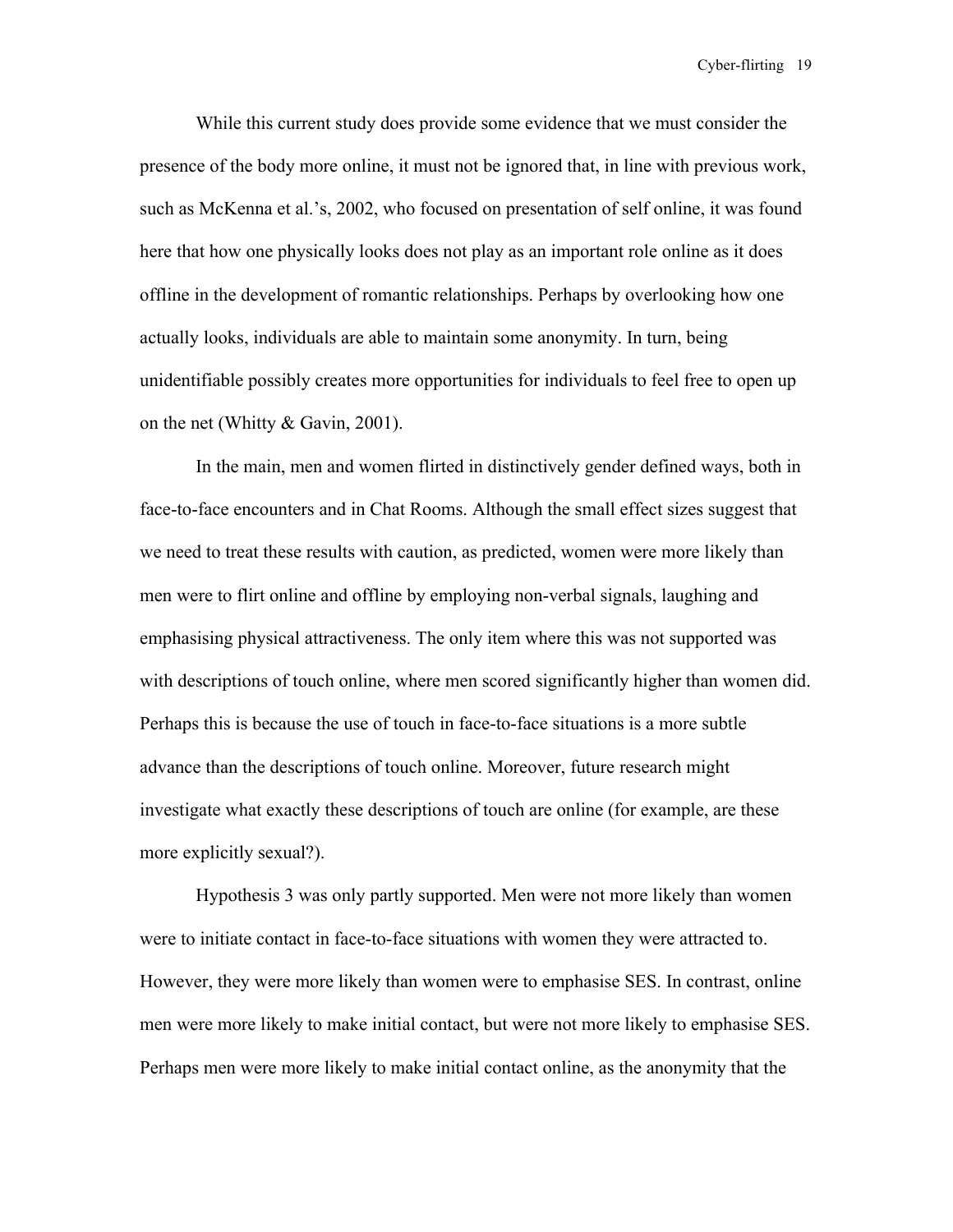Internet provides allows men to feel less inhibited than they would in face-to-face encounters.

The gender differences revealed in this research were interesting. Despite the changes that the women's movement has brought about and the increased likelihood that women can fend for and support themselves and their children, when it comes to initiating relationships women still pay more attention to their resources, such as their physical bodies. This appears to be evident across all mediums, including face-to-face, personal ads and as this study has found in Chat Rooms. Despite the opportunities, as articulated so well by theorists such as Turkle (1995), that the Internet provides individuals to play and experiment with identity, this study suggests that gender roles are not easily transcended online. However, this study only partly supports an evolutionary approach (see Buss, 1988), suggesting that other theories need to be developed to explain these gender differences.

This study provides us with some important insights into how men and women flirt online compared to face-to-face encounters. Nevertheless, there are some limitations to this research that are necessary to point out, which future studies might want to consider. One of these being that flirting is not necessarily an entirely conscious behaviour. For example, people do not typically consciously dilate their pupils to indicate sexual interest in others, nor do they always consciously flirt by displaying an eyebrow flash, accompanied by a hair toss. This makes it difficult to measure flirtatious behaviour with self-report questionnaires. Self reports on behaviour cannot guarantee that individuals behave in the same way they report they do in surveys. Moore (1985) attempted to overcome this limitation by using observational methods. However, her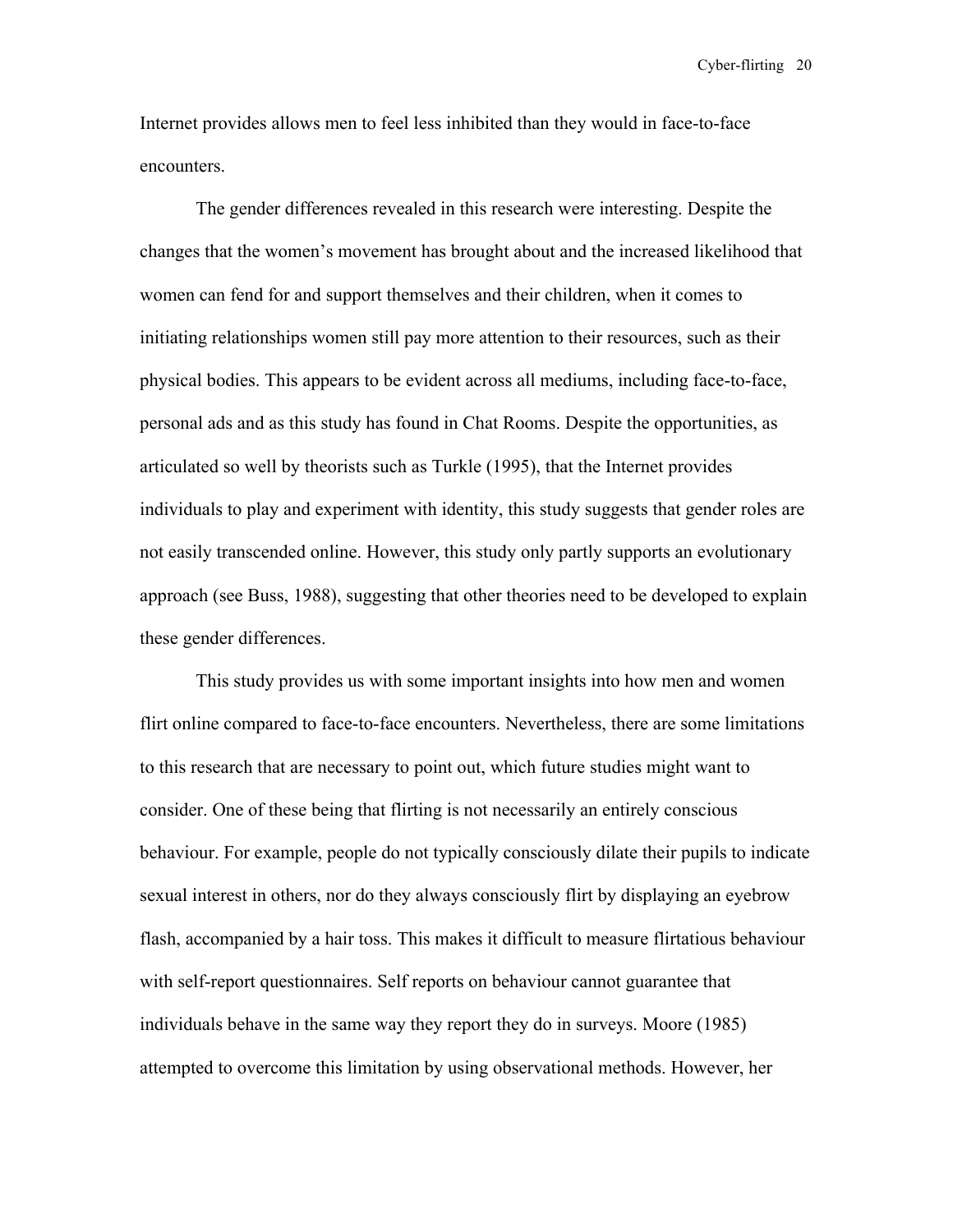study also had its shortcomings, in that it is also difficult to ascertain for certain whether the non-verbal signals she observed were truly flirtatious signals (conscious or unconscious). Of course observing flirtatious behaviour online is fraught with difficulties. Firstly, it is more difficult to determine if what is being said is flirtatious and secondly there are a number of ethical issues to consider (see Whitty, 2004). Considering this in another light, however, people could possibly be more aware of what they do to flirt online as communication online is typically more thoughtful and strategic. Hence, self reports might be the most appropriate tool to employ to measure cyber-flirting. Future research might give further consideration to this question.

Another limitation of this study was the list of items chosen to consider flirtatious behaviours. Future research, for instance, might consider a broader ranger of behaviours, with more attention to verbal flirtation. Of course, it is also acknowledged here that more research is required to confidently determine how the body is represented in online flirting.

Rather than considering the Internet as one generic space, future studies might continue to consider how men and women flirt in different spaces on the Internet. Spaces such as MUDs and MOOs (multiple-user dungeon, or more commonly understood these days to mean multi-user dimension or domains) which were originally a space where interactive role-playing games could be played, very similar to Dungeons and Dragons, might be considered further. In this space we find people experimenting with and playing with multiple characters. We might predict that individuals playing in these spaces might find it easier to flirt than other online places. We would also perhaps expect that online dating sites, where the expectation is to find someone romantically to hook up with, are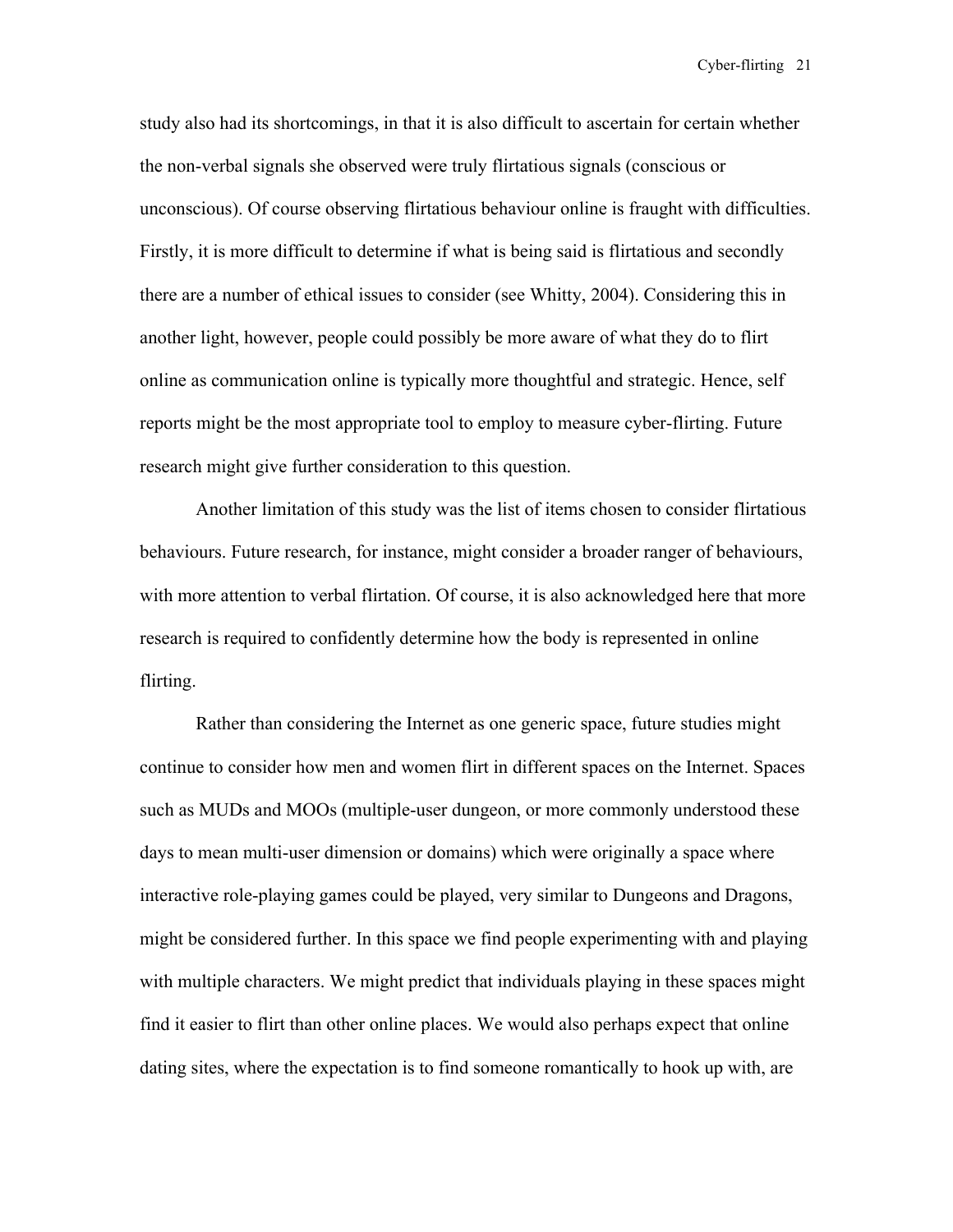one of the more popular sites to flirt on in cyberspace. However, given the expectations to put up photos of oneself, future research might find in these spaces online physical appearance does play an important role. Spaces such as newsgroups (spaces on the Internet devoted to the discussion of a specific topic) possibly create less opportunity for individuals to cyber-flirt. The type of topic and whether people reveal who they really are can alter the dynamics of such as space.

## **Conclusions**

Overall, these results are important because they give a general overview of how men and women flirt online compared to offline. Despite changes in our social conditions, and the possibilities of experimenting with new roles online, both online and offline, women tend to flirt more than men by emphasising physical attributes. This study challenges the oft-touted claim by theorists that the Internet is a place where there is a meeting of minds, in absence of the body (McRae, 1996). Instead, it is suggested here that researchers need to focus more on how the body is reconstructed on the Internet. This study suggests that in Chat Rooms physical appearance is downplayed, however, that the body is nevertheless represented in emoticons and acronyms. In conclusion, these results highlight that the empirical and theoretical examination of how we might conceptualise flirting online is worthy of further investigation.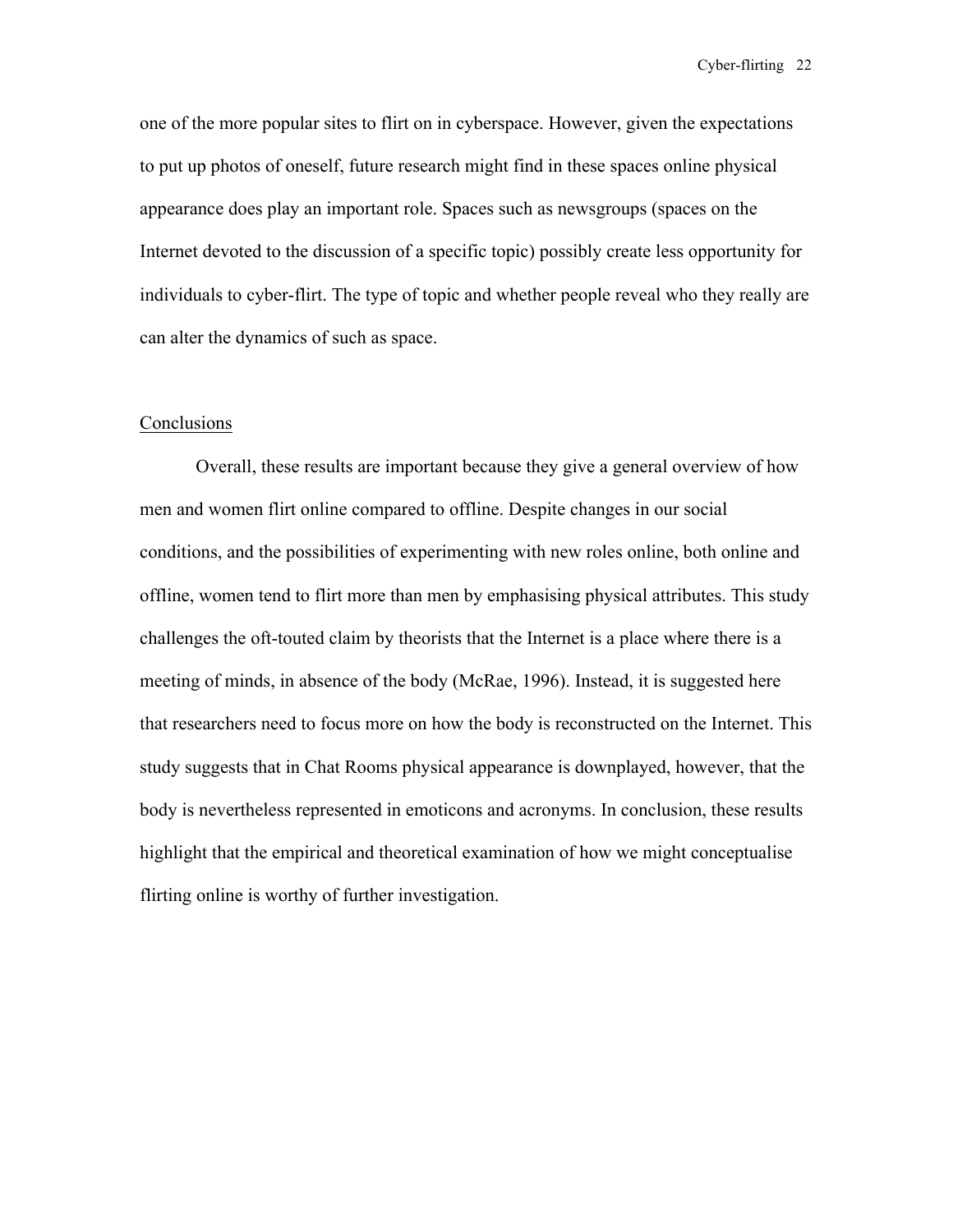#### REFERENCES

Buss, D. M. (1988). The evolution of human intrasexual competition: Tactics of mate attraction. Journal of Personality and Social Psychology, 54 (4), 616-628.

Cohen, J. (1988). Statistical power analysis for the behavioral sciences*.* Hillsdale, NJ: Erlbaum.

Feinberg, L. S. (1996). Teasing: Innocent fun or sadistic malice? Far Hills, NJ, US: New Horizon Press.

Givens, D. (1978). The nonverbal basis of attraction: Flirtation, courtship, and seduction. Psychiatry, 41, 346-359.

Hall, J. A. (1984). Nonverbal sex differences: Communication accuracy and expressive style. Baltimore: Johns Hopkins University Press.

Harrison, A. & Saeed, L. (1977). Let's make a deal: An analysis of revelations and stipulations in lonely hearts advertisements. Journal of Personality and Social Psychology, 38, 604-617.

Kenrick, D. T., Groth, G. E., Trost, M. R., & Sadalla, E. K. (1993). Integrating evolutionary and social exchange perspectives on relationships: Effects of gender, selfappraisal, and involvement level on mate selection criteria. Journal of Personality and Social Psychology, 64(6), 951-969.

Kenrick, D. T., Sadalla, E. K., Groth, G., & Trost, M. R. (1990). Evolution, traits, and the stages of human courtship: Qualifying the parental investment model. Journal of Personality, 58(1), 97-116.

Koeppel, L. B., Montagne Miller, Y., O'Hair, D., & Cody, M. J. (1993). Friendly? Flirting? Wrong?, In P. J. Kalbfleisch (Ed). (1993). Interpersonal communication: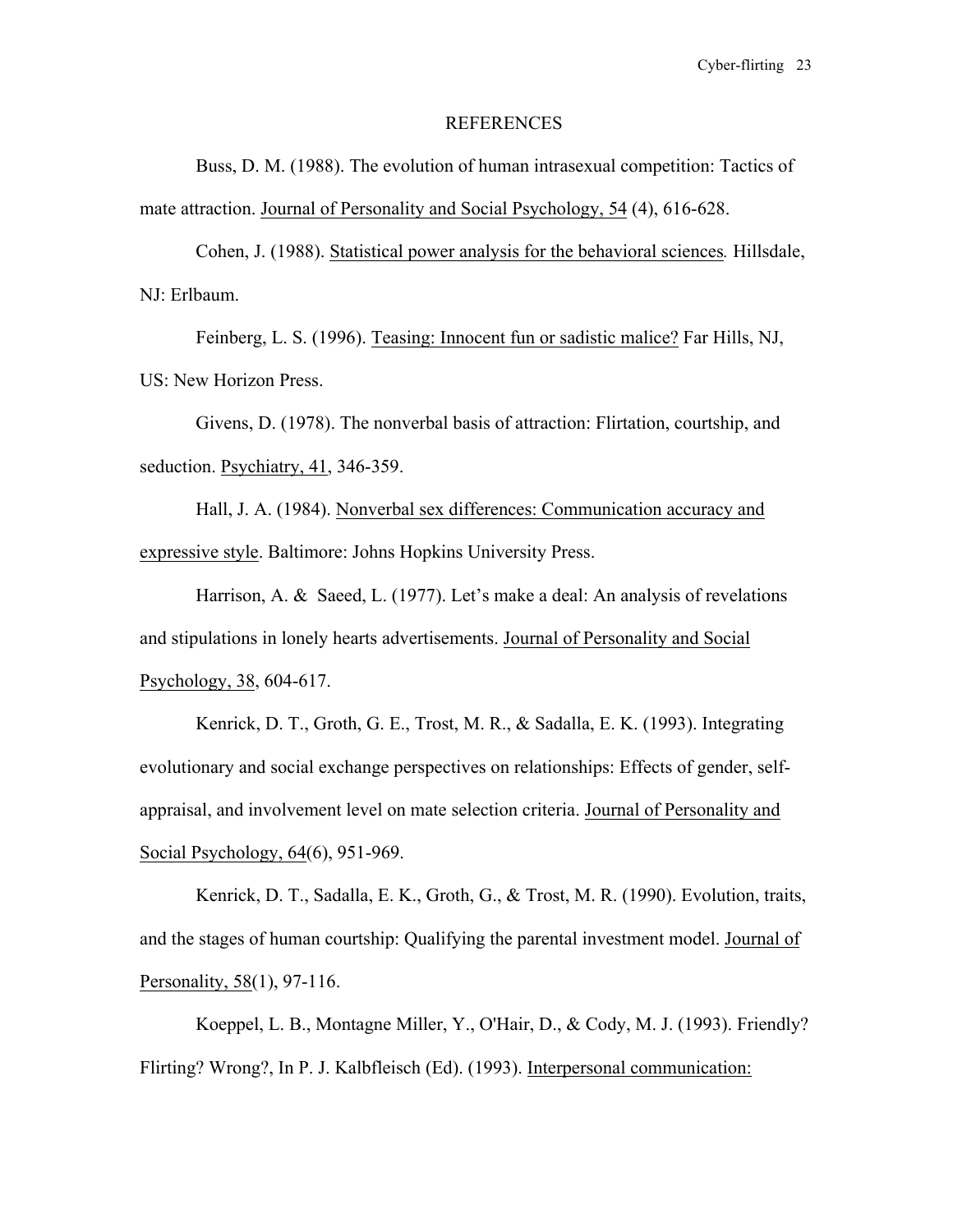Evolving interpersonal relationships. Communication. (pp. 19-45). Hillsdale, N. J.: Erlbaum.

Koestner, R., & Wheeler, L. (1988). Self-presentation in personal advertisements: The influence of implicit notions of attraction and role expectations. Journal of Social and Personal Relationships, 5(2), 149-160.

McCormick, N. B., & Jones, A. J. (1989). Gender differences in nonverbal flirtation. Journal of Sex Education and Therapy, 15(4), 271-282.

McCown, J. A., Fischer, D., Page, R., & Homant, M. (2001). Internet relationships: People who meet people. CyberPsychology and Behavior, 4(5), 593-596.

McKenna, K. Y. A., Green, A. S., and Gleason, M. E. J. (2002). Relationship formation on the Internet: What's the big attraction? Journal of Social Issues, 58, 659- 671.

McRae, S. (1996). Coming apart at the seams: Sex, text and the virtual body. In L. Cherny  $\&$  E. R. Weise (Eds.), Wired women: Gender and new realities in cyberspace (pp. 242-263). New York: Seal Press.

Moore, M. M. (1985). Nonverbal courtship patterns in women: Context and consequences. Ethology and Sociobiology, 6(4), 237-247.

Muehlenhard, C. L., Koralewski, M. A., Andrews, S. L., & Burdick, C. A. (1986). Verbal and nonverbal cues that convey interest in dating: Two studies. Behavior Therapy, 17(4), 404-419.

Parks, M. R., & Floyd, K. (1996). Making friends in cyberspace. Journal of Communication, 46(1), 80-97.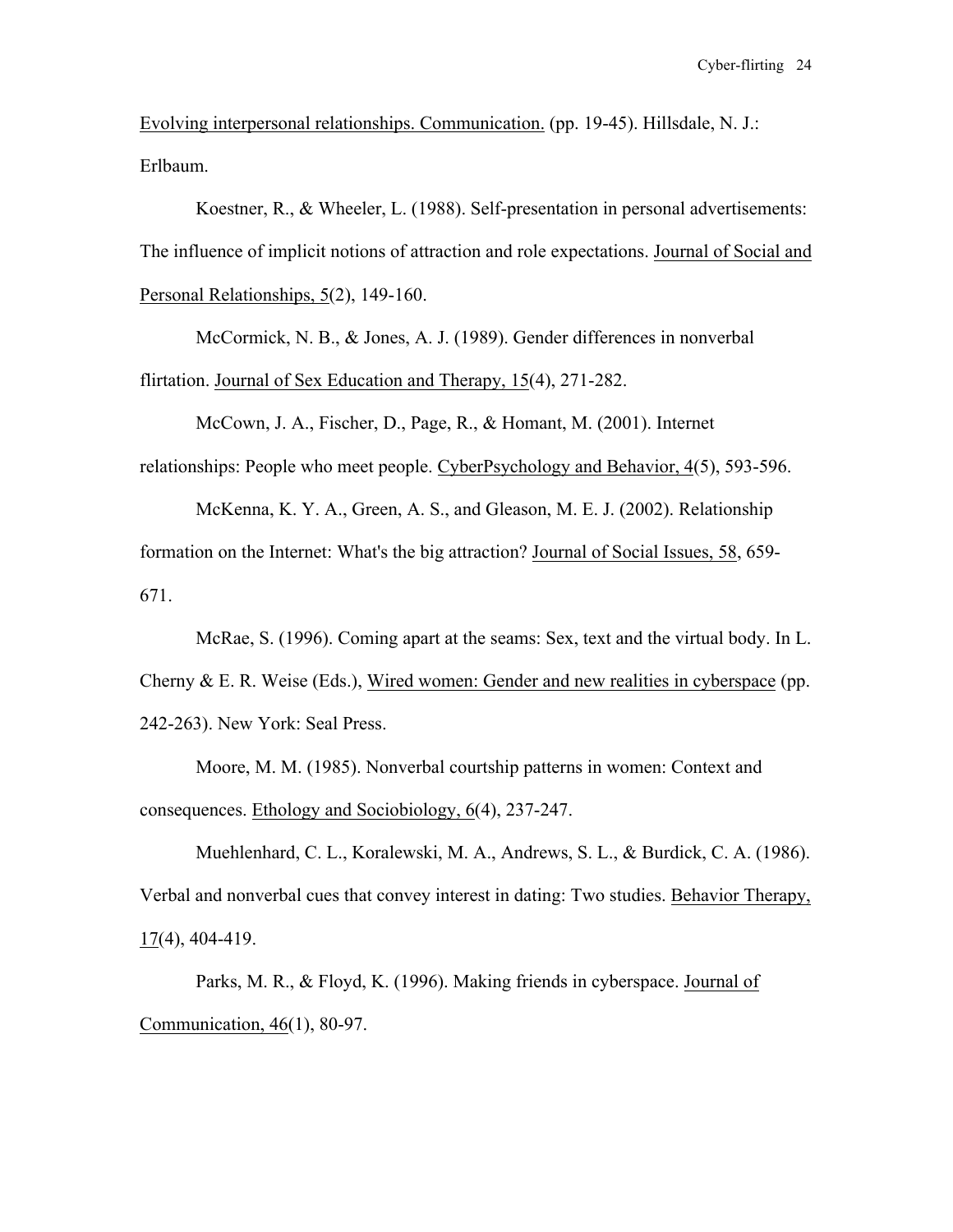Parks, M. R., & Roberts, L. D. (1998). "Making MOOsic": The development of Personal Relationships on-line and a comparison to their off-line counterparts. Journal of Social and Personal Relationships, 15, 517-537.

Scharlott, B. W. & Christ, W. G. (1995). Overcoming relationship-initiation barriers: The impact of a computer-dating system on sex role, shyness, and appearance inhibitions. Computers in Human Behavior, 11 (2), 191-204.

Simmel, G. (1984). Georg Simmel: On women, sexuality, and love. Translated and edited by Kurt H. Wolff. New York: The Free Press.

Smith, J. E., Waldorf, V. A. & Trembath, D. L. (1990). "Single white male looking for thin, very attractive…" Sex Roles, 23 (11/12), 675-685.

Travis, C. (1977). Men and women report their views on masculinity. Psychology Today, 10, 34-42.

Trost, M. R., & Alberts, J. K. (1998). An evolutionary view on understanding sex effects in communicating attraction. In D. J. Canary (Ed.), Sex differences and similarities in communication. Critical essays and empirical investigations of sex and gender in interaction (pp. 233-255). Mahwah, NJ, US: Lawrence Erlbaum Associates Inc Publishers..

Turkle, S. (1995). Life on the screen: Identity in the age of the Internet. London: Weidenfeld & Nicolson.

Whitty, M. T. (2002). Liar, Liar! An examination of how open, supportive and honest people are in Chat Rooms. Computers in Human Behavior, 18(4), 343-352.

Whitty, M. T. (2003). Cyber-flirting: Playing at love on the Internet. Theory and Psychology, 13 (3)*,* 339-357.